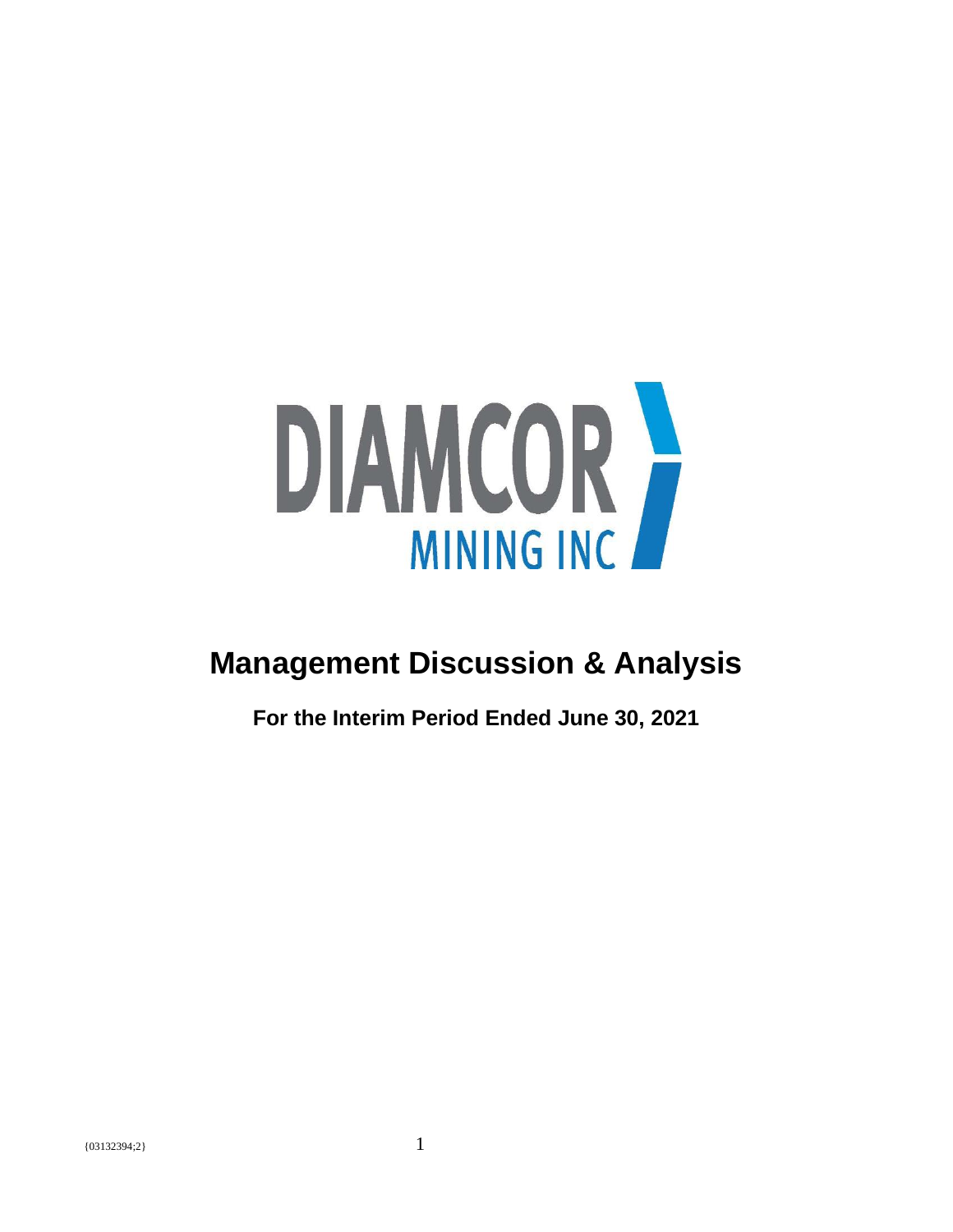## **DIAMCOR MINING INC. MANAGEMENT'S DISCUSSION AND ANALYSIS**

## **FOR THE INTERIM PERIOD ENDED June 30, 2021**

Management's discussion and analysis ("MD&A") focuses on significant factors and the operating results and financial position of Diamcor Mining Inc. ("Diamcor" or the "Company") and its subsidiaries. To better understand the MD&A, it should be read in conjunction with the interim unaudited consolidated financial statements and notes thereto for the three-month interim period ended June 30, 2021, and the MD&A and unaudited consolidated financial statements for the three-month interim period ended June 30, 2020. The effective date of this MD&A is August 30, 2021.

The unaudited consolidated financial statements for the interim period ended June 30, 2021 have been prepared in accordance with International Financial Reporting Standards ("IFRS"). Unless otherwise specified, all financial information is presented in Canadian dollars.

Some of the statements in this MD&A are forward-looking statements that are subject to risk factors set out in the cautionary notes contained herein.

Additional information about the Company and its business activities is available on SEDAR at [www.sedar.com](http://www.sedar.com/) and on the Company's website at [www.diamcormining.com.](http://www.diamcormining.com/)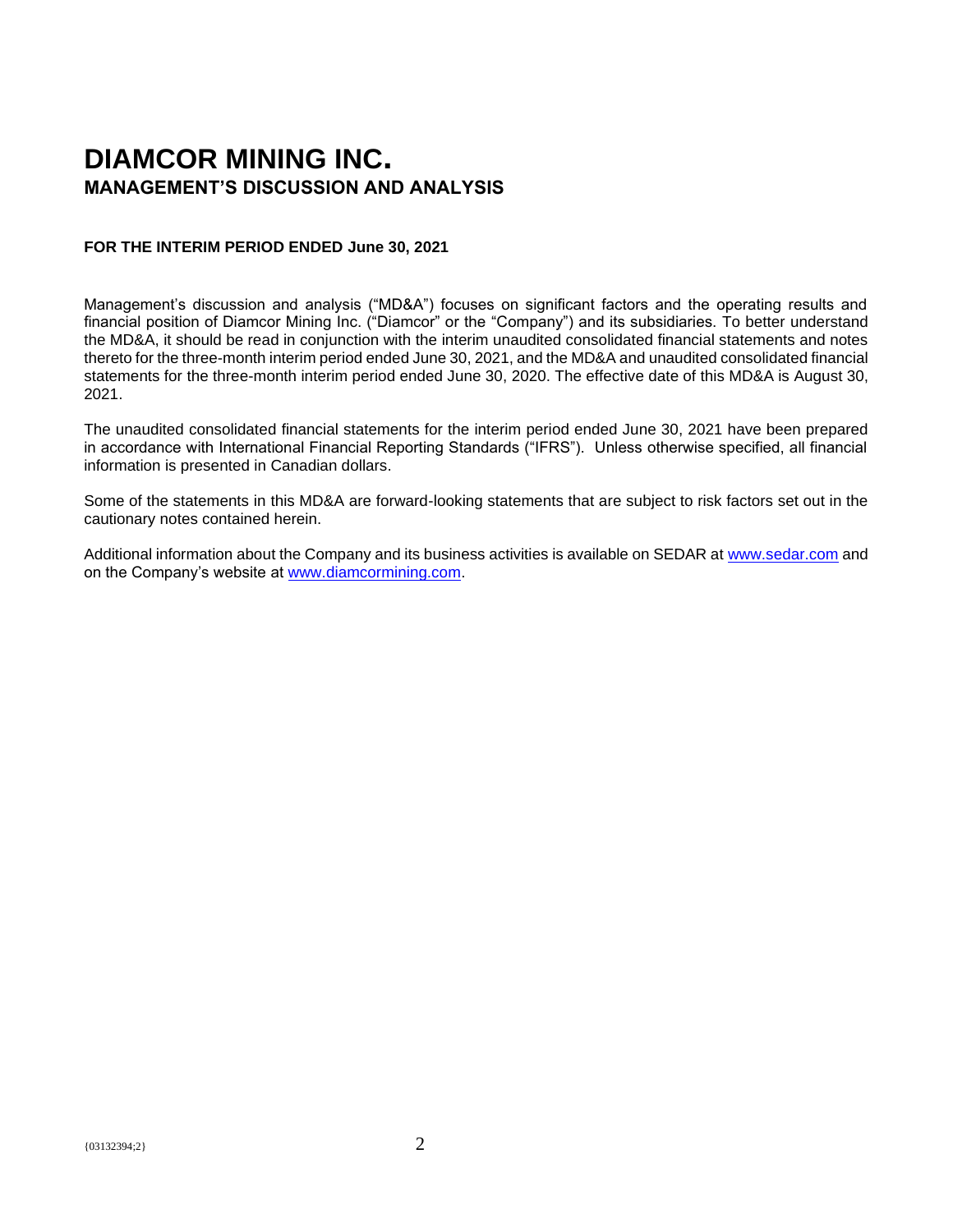## **RECENT AND Q1 2021 HIGHLIGHTS**

- With the continuation of the COVID-19 global pandemic, the Company's focus remained on maintaining reduced costs, the resumption of operations on an appropriate limited basis, and preparations for increased processing volumes in the near-term.
- Despite the continued COVID-19 restrictions limiting processing capacity during the interim quarter, the Company was able to tender and sell 4,468.04 carats of rough diamonds, generating revenue of (USD) \$1,208,106, for an average of (USD) \$270.39 per carat. The Company also delivered approximately 1,500 additional carats for tender prior to the end of the quarter ending June 30, 2021.
- In total, ongoing trial mining exercises at the Company's Krone-Endora at Venetia project from inception thru June 30, 2021 have resulted in the incidental recovery, tender, and sale of 165,427 carats of rough diamonds generating revenue of (USD) \$28,135,215, resulting in an average of (USD) \$170.26 per carat.
- The Company announced it had resumed work on its pre-COVID-19 plans for a two-phase expansion of processing facilities, with the first phase aimed at doubling the current processing volumes targeted for completion by September 30, 2021. Considerable progress during the interim period was achieved in advancing these efforts as planned.
- Reductions to operational salary and wages expenses, variable operational costs, and historical fixed costs were again achieved during the interim period given the limited operations as a result of the Government of South Africa mandated COVID-19 restrictions.
- A net loss of \$844,899 was recorded for the interim period ended June 30, 2021, resulting in a \$0.01 per share loss. (\$0.01 – 2020). The Government of South Africa reduction of some of the restrictions of the mandated COVID-19 shutdown continued during the quarter, and the Company plans to continue to operate with due consideration to maintain reduced costs given the uncertain circumstances associated with COVID-19. The Company also plans to finalize the announced phase one expansion efforts while operating on the noted limited scale.
- The Company had 73,291,756 common shares issued and outstanding as at June 30, 2021 and has authorized capital of an unlimited number of shares.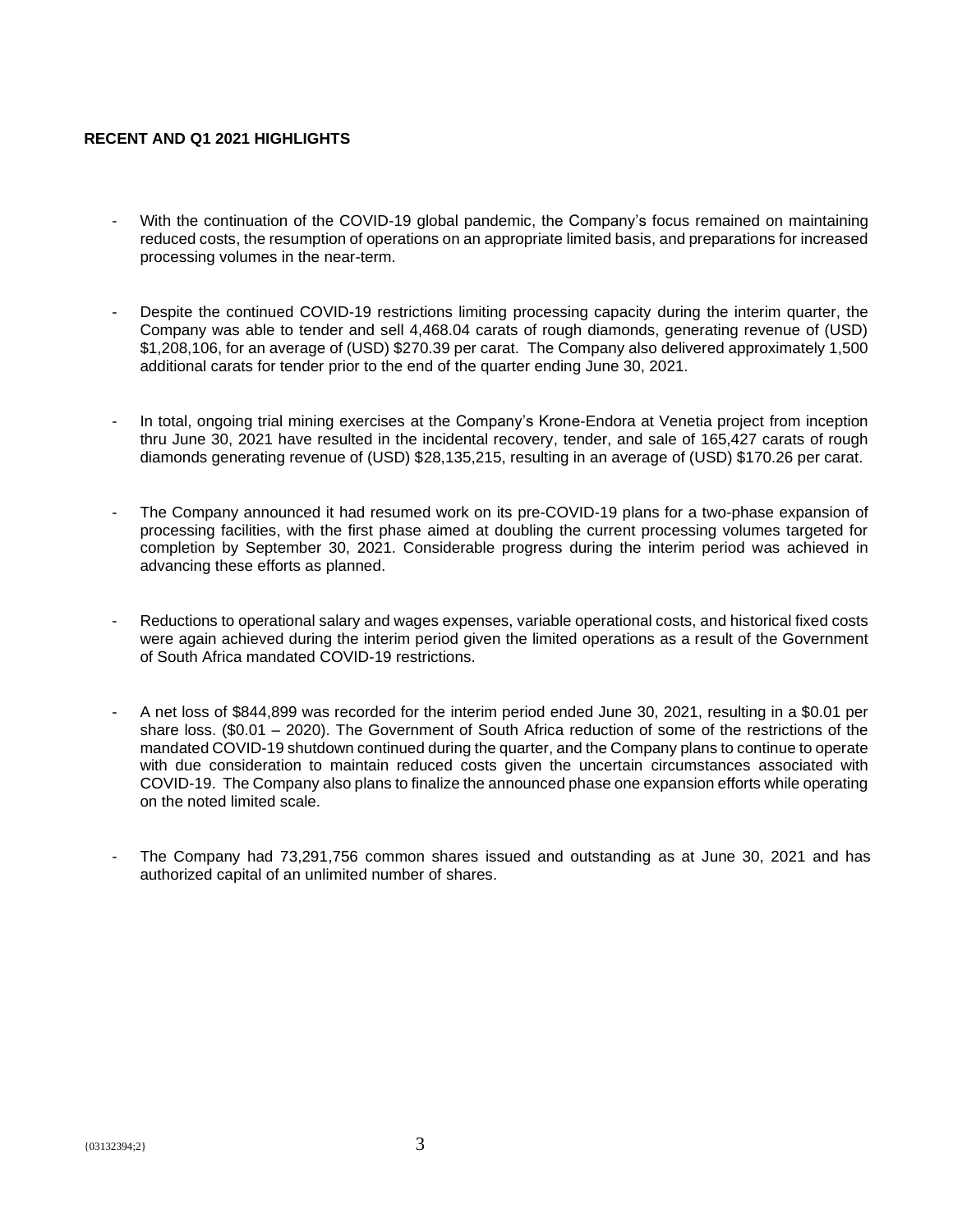## **ABOUT DIAMCOR**

Diamcor Mining Inc. ("Diamcor" or the "Company") is a junior mining and exploration company incorporated in the Province of British Columbia under the Business Corporations Act (BC). The Company has a proven history of supplying rough diamonds to the world market and its principal focus is the identification, acquisition, exploration, evaluation, operation, and development of unique production focused diamondbased resource properties. The Company established a long-term strategic alliance and secured financing from world famous luxury retailer Tiffany & Co. and is currently developing the Krone-Endora at Venetia project which it acquired from De Beers. Upon successfully acquiring the project, the Company secured a 30-year mining right for an initial target area (657.71 hectares of the project's total 5,888-hectare area), and the required Water Use License. The Company then significantly advanced the Krone-Endora at Venetia project through the development of extensive infrastructure including the construction of ~60 km of roads, the procurement and development of two large deposit specific processing plants, the installation of ~20km of underground water pipelines and a 13km independent power line, backup power systems, and worker housing. Early in 2020, the Company completed the acquisition of a Caterpillar heavy equipment compliment for the project and continues to advance various other infrastructure items aimed at supporting the further development of the project for both the near and long-term. The collective advancement of all items over a period of years at the project provides the Company with the potential to establish a low-cost surface mining operation. The project's deposits, and their association with and origins from the adjacent world-famous Venetia deposit, provide the Company with the potential to establish a source of rough diamond supplies consisting of a relatively high percentage of gem and near gem quality with the added benefit of large diamond recovery potential (largest individual rough diamond recovered to date from trial mining exercises – 91.7 carats). The Company's long-term strategy is to continue to grow its position as a producer and supplier of quality rough diamonds to reputable diamond purchasing entities serving the global diamond market.

The Company's common shares trade on the TSX Venture Exchange under the symbol "V.DMI", and on the OTCQB tier in the United States under the symbol "DMIFF".

## **CORE BUSINESS AND STRATEGY**

Diamcor has an established operating history in South Africa, key strategic relationships within the diamond industry globally, extensive knowledge of various diamond mining opportunities, and as noted, is currently developing the Krone-Endora at Venetia project it acquired from De Beers. The Company's strategy is to identify, evaluate, acquire, and develop various types of diamond related properties and other mining projects, with a specific focus on opportunities which demonstrate the potential to generate near-term and sustained rough diamond production and/or positive cash flow while minimizing shareholder dilution.

The Company advanced this strategy by acquiring the Krone-Endora at Venetia project from De Beers Consolidated Mines Limited. When acquired, the Krone-Endora at Venetia project consisted of the prospecting rights over the farms Krone 104MS and Endora 66MS with a combined surface area of approximately 5,888 hectares directly adjacent to De Beer's flagship Venetia Diamond Mine in South Africa. The deposits which occur on the properties of Krone and Endora have been identified by De Beers as both, an upper "colluvial" deposit, as well as a lower / basal "alluvial" deposit, both of which are proposed to have originated from the higher grounds of the adjacent Venetia kimberlites, with the full extent to which these deposits occur over the entire area of the project yet to be determined. De Beers previously completed exploration efforts on an initial area of interest comprised of approximately 310 hectares of the properties, the results of which were reported in an initial Independent National Instrument 43-101 Technical Report (the "Initial Technical Report") which was filed by the Company in conjunction with the acquisition. The Initial Technical Report provided an inferred resource estimate of 54,258,600 tonnes of diamond bearing gravels, and 1.3 million carats of diamonds for the 310-hectare area of interest in that report. The Initial Technical Report also noted that based on the previous work programs and evaluation completed to date by De Beers and the Company, an estimated 1,000m, or 1 vertical km, of material was shifted and eroded off the kimberlites of Venetia onto the lower surrounding areas including those of Krone and Endora, with the full extent of the materials deposited on the properties of Krone and Endora yet to be determined, which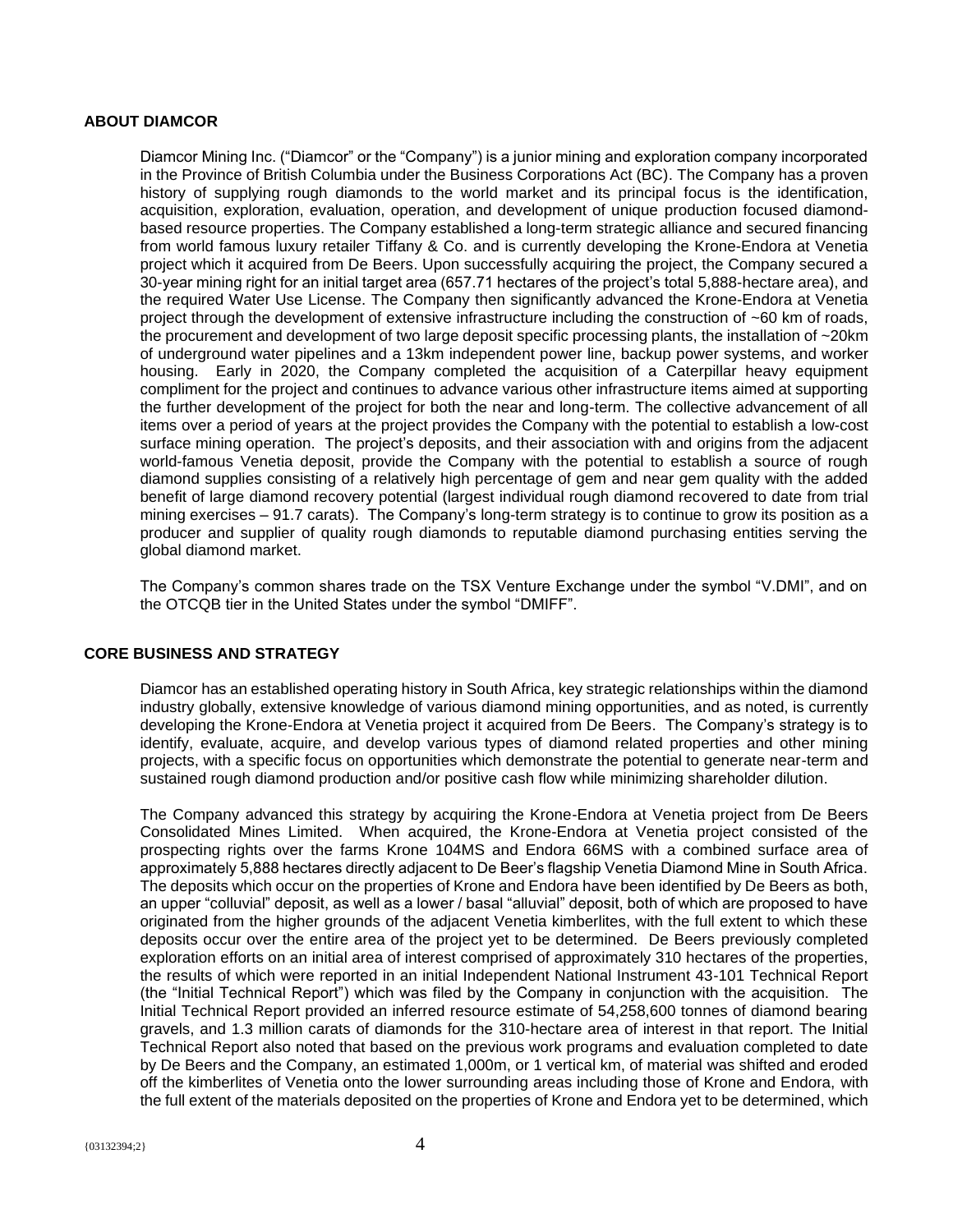remains a primary focus of the Company's efforts currently underway. The Company's initial efforts have been focused on key areas of interest defined by the previous work and estimates outlined in the Initial Technical Report, and specifically on the K1 area of the project, the establishment of infrastructure and equipment required to support the project for the long-term, the completion of trial mining and bulk sampling efforts to better define the location and extent of material on the Krone and Endora properties, and the finalization of work required to support the filing of an updated Independent National Instrument 43-101 Technical Report (the "Updated Technical Report") on April 28, 2015. These combined efforts along with the bulk sampling and trial mining efforts underway are aimed at allowing the Company to secure data to aid it in arriving at initial production decisions for the project in the near-term.

In addition to the advancement of the Krone-Endora at Venetia project, the Company continues to review and pursue other mining opportunities in South Africa and other mining regions. The Company believes its strategy will enhance its ability to take advantage of the current trend of declining world-wide production of rough diamonds due to the aging of current diamond mines, and the lack of recent new discoveries. The Company, and many industry experts, also believe this trend presents the potential for increasing prices and demand of higher quality natural rough diamonds from conflict-free sources in the coming years. These forecasted rough diamond price increases are a function of; not only the projected material shortfalls in future diamond production, but also the potential increases in customer demand from developing markets such as China and India, and the restoration of demand in historically strong markets such as the United States. It is widely accepted and documented that many existing larger diamond mines are approaching the later stages of their expected life of mine, and current rough diamond production levels are expected to remain consistent at best, or potentially be reduced in the near future. These dynamics, coupled with the fact that few, if any, large new diamond mines have been identified or developed which demonstrate an ability to meet these projected future increasing demands, along with the fact that long lead times of +/-10 years are typically associated with bringing any large new diamond mine into production. Combined, these elements present a compelling opportunity for companies with the ability to provide rough diamond production in the coming years, and the Company believes it is well positioned to exploit this opportunity.

## **COVID-19 UPDATE**

In March of 2020, the Company was forced to suspend operations due to a Government of South Africa mandated COVID-19 shutdown in South Africa. The Company was able to partially resume operations and planning in October of 2020 with reduced staffing levels and appropriate COVID-19 precautions in place, and to further advance various operational objectives since that time.. The Company continues to monitor the global diamond market as well as potential COVID-19 developments which may affect its operations.

## **KEY PERFORMANCE DRIVERS AND RECENT EVENTS**

The primary performance drivers for the Company are: the identification and acquisition of projects which demonstrate potential for near-term diamond production and future growth, with suitable costs and diamond yields, the successful transition of these projects into full scale production, the dynamics of current and future rough diamond market prices for various reasons including the recent events associated with COVID-19, and the establishment of strategic relationships with reputable purchasing entities of rough diamonds serving global markets.

Historically, the onset of the global financial crisis in 2008 and 2009 had a profound effect on the world economy including the diamond market. At that time, analysts, industry experts, and trade publications reported a softening of diamond prices and short-term demand. Despite this decline in the rough diamond market at that time, industry experts anticipated increasing demand from the emerging markets of China, India, and the Middle East. As of mid-2010 rough diamond prices began to recover and were approaching the previous historical all-time highs experienced prior to the global financial crisis. This trend of steadily increasing rough diamond prices largely continued, and by mid-2011 industry sources were reporting rough diamond prices above the 2008 pre-crisis highs. Starting at the end of 2018, rough prices for certain categories of goods again began to fall under pressure, a trend which continued through to the end of 2019. The events of early 2020 associated with the global public health and economic crisis relating to COVID-19 had a significant impact on a majority of businesses throughout the world and the rough diamond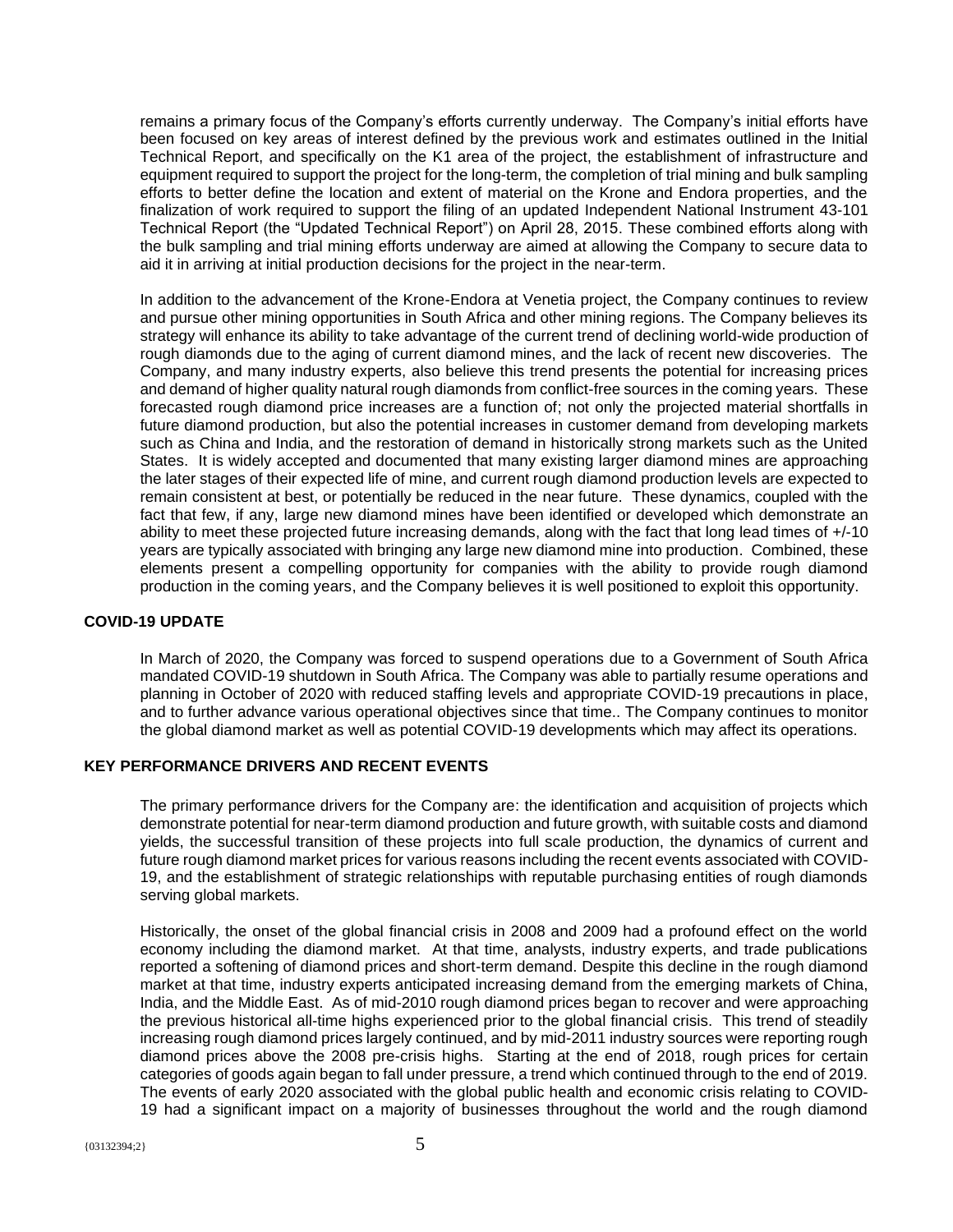industry. As a response to this global crisis, on March 26, 2020 the Government of South Africa mandated a COVID-19 lockdown, and operations at the Company's Krone-Endora at Venetia project were required to shut-down completely three (3) days afterwards. The South African lockdown was widely accepted as one of the most comprehensive and restrictive in the world and while originally proposed to be for a duration of 21 days, was subsequently extended several times. By July of 2020, certain provisions of the lockdown with regard to the exporting of rough diamonds were relaxed and limited rough diamond tenders and sales resumed in Antwerp, albeit with significantly lower quantities of rough diamonds being offered. As of October 2020, trade publications and reports from various tender facilities indicated prices appeared to be recovering in various categories, and overall supplies of rough diamonds being offered remained lower than normal. On September 21, 2020, the Government of South Africa announced that the lockdown had been reduced to Level-1, the lowest level of restrictions, allowing operational planning to resume at Krone-Endora at Venetia moving forward, and by December of 2020 the Company had resumed mining and processing material on a limited basis. Due consideration must be given for the ongoing dynamic nature of the COVID-19 global pandemic as governments continue to monitor the situation, which may result in a change to restrictions for all businesses at any time. Despite the various price fluctuations over the interim periods and declines in prices due to the uncertainties surrounding COVID-19, prices have recovered to historical levels, and the overall potential for further increasing rough diamond prices over the long-term remains logical for the same looming supply/demand reasons set forth above. Continued reductions in overall rough diamond production from major suppliers such as De Beers and Alrosa are also expected to continue in the near-term, presenting a potential opportunity for companies with the ability to supply rough diamonds as overall supplies are expected to remain lower than usual for the near-term. Readers are cautioned that any significant and sustained decrease in the market prices for rough diamonds could have a material adverse effect on the Company's performance and results from operations**.**

As of June 30, 2021, the Company's principal assets were the following: (i) a 70% majority interest in DMI Minerals South Africa (Pty) Ltd., which the Company used to acquire the Krone-Endora at Venetia project from De Beers Consolidated Mines Limited, (ii) a 100% interest in DMI Diamonds South Arica (Pty) Ltd., which serves as the Company's main corporate entity to support its South African projects, operations, initial exploration efforts, and the evaluation of all future projects. Below are brief descriptions of each of these assets.

## **DMI Minerals South Africa (Pty) Limited**

The Company owns a 70% majority interest in DMI Minerals South Africa (Pty) Ltd. ("DMI Minerals") with the remaining 30% interest held by the Company's South African Black Economic Empowerment partner Nozala Investments (Pty) Ltd. ("Nozala"). On May 26, 2008, DMI Minerals received confirmation from De Beers that its proposal to acquire the Krone-Endora at Venetia project had been approved as the successful bid pending finalization of a definitive sale of assets agreement. On December 22, 2008, the parties to the transaction completed and executed a definitive sale of assets agreement, and then on March 31, 2010, executed an amended and updated version of the original sale of assets agreement. Under the terms of the original sale of assets agreement the entire area associated with the Endora 66MS property prospecting right was to be transferred, along with an agreed upon portion of the entire area of Krone 104MS property prospecting right subject to an amendment to exclude certain areas inside the current De Beers Venetia Mine fence line. Despite some delays, after due consideration to the proposed area of the Krone 104MS property in question for exclusion, De Beers subsequently agreed to transfer the entire area of Krone 104MS without any amendment or sub-division as part of the transaction. There were no other material changes to the agreement and the transaction was ultimately finalized on December 14, 2010, and on February 28, 2011, the acquisition of the Krone-Endora at Venetia project was closed.

Following the closing of the Krone-Endora at Venetia project acquisition, on March 23, 2011, the Company, in conjunction with its subsidiary DMI Minerals, entered into a long-term strategic alliance and \$5.5M financing agreement with subsidiaries of New York based Tiffany & Co. Under the terms of the strategic agreement, Tiffany & Co. secured a first right of refusal to purchase up to 100% of the future production of rough diamonds from Krone-Endora at Venetia at fair market value prices to be negotiated and adjusted from time to time to reflect current market conditions. As part of the agreement, DMI Minerals retained the right to freely market all specials (rough diamonds 10.8 carats or larger in size), as well as all other diamond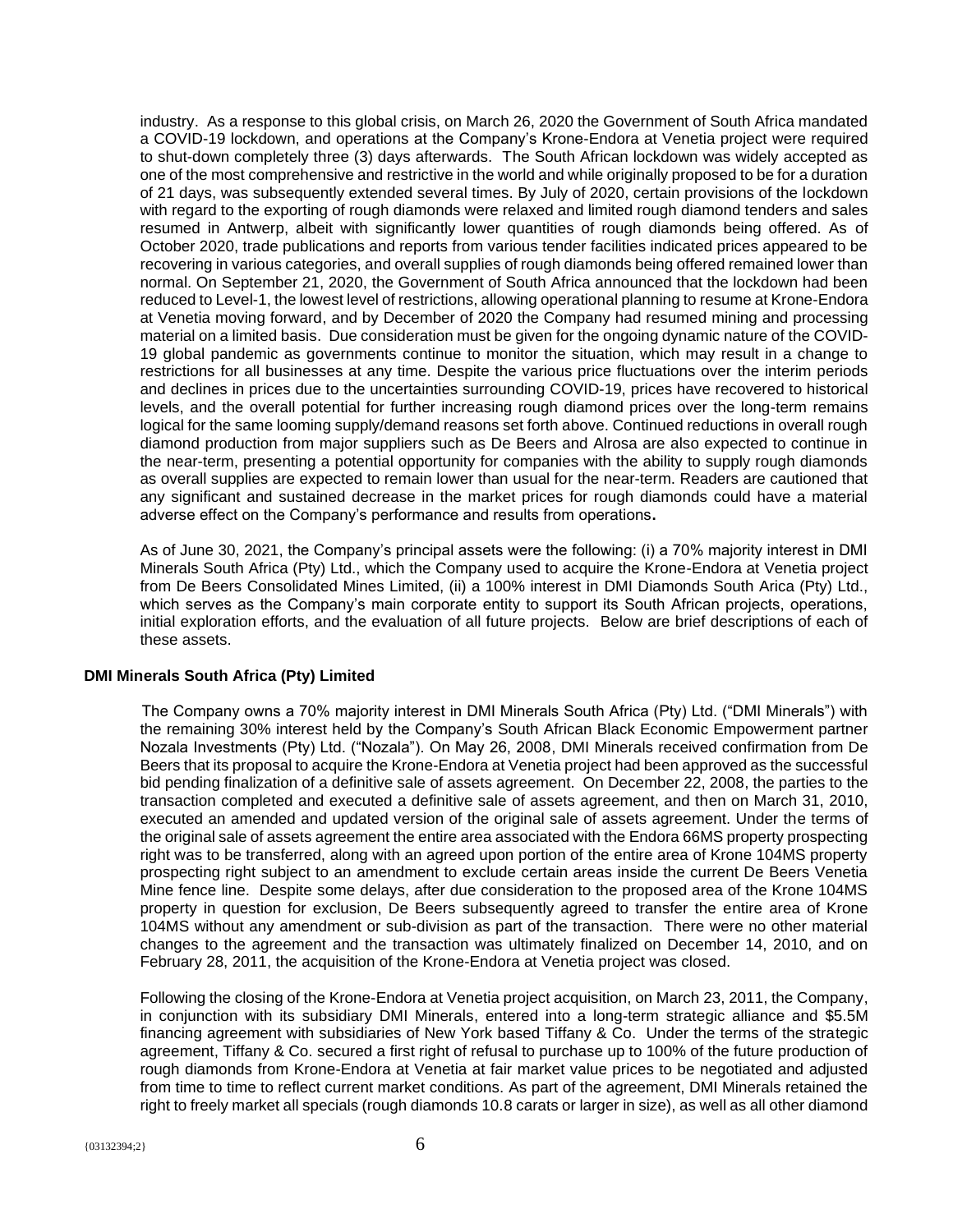production not selected for purchase by Tiffany & Co. under the terms of their first right of refusal. To expedite the further advancement of the project, Tiffany and Co. Canada provided the Company with a second financing of \$4M on November 16, 2012.

The development of extensive infrastructure began at the project in April of 2011, along with preparations for the start of an extended drilling program, a planned bulk sampling program, and trial mining exercises as recommended by the Initial Technical Report. The completion of extended drilling on 558 targets and the recommended programs undertaken were designed to be a continuation of the work previously completed by De Beers and aimed at:

- assisting the Company in its determination of the location and construction of infrastructure for the project,
- assisting the Company in its determination of how best to proceed with the further evaluation of areas of the project previously explored,
- assisting the Company in identifying additional areas of interest not yet accounted for in the Initial Technical Report for future exploration,
- allowing the Company to establish a current diamond price estimate for the project,
- advancing the recommended work programs to support the filing of an Updated Independent Technical Report (filed on April 28, 2015),
- supporting the Company's bulk sampling and trial mining exercises,
- supporting the application and issuance of a Mining Right from the South African Department of Mineral Resources (granted on September 11, 2014), and
- supporting the issuance of a Water Use License from the South African Department of Water Affairs (granted on April 11, 2016).

Collectively, all efforts are aimed at allowing the Company to advance the project and collect data to aid it in arriving at initial production decisions for the project. Extensive additional infrastructure development completed included:

- the clearing of 60km of temporary access roads to support the extended drilling program and the establishment of required infrastructure,
- the identification of areas to be targeted for additional bulk sampling and trial mining exercises, and the location for the construction of the project's plant sites,
- the removal of  $+/-4,000$  truckloads of material for the establishment of a quarry in the area selected for future trial mining exercises,
- the clearing of  $\sim$ 2 hectares for the construction of the plant site, the construction of fresh water and settling dams, the completion of civil engineering work, and the construction of a 5m raised wall around the plant site,
- the construction of ~20km primary access roads and bridges to support the long-term access of supplies to the project,
- the installation of ~5km of high strength electrical security fencing, automated security gates, and security checkpoint facilities,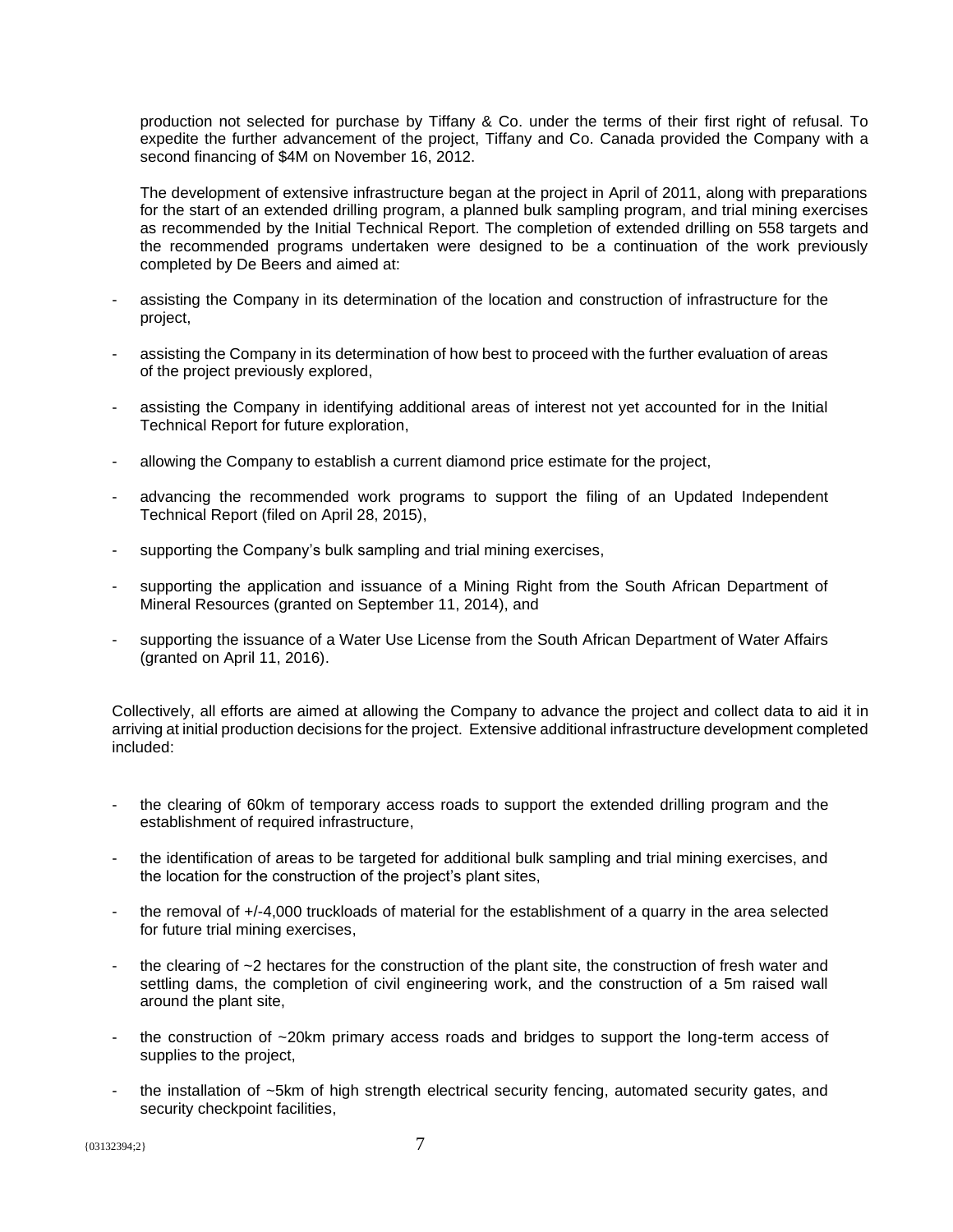- extensive concrete work and infrastructure for the main treatment/processing plant, operational offices, and workshops,
- the installation of seven underground water pipelines totaling  $\sim$  20km in length,
- the installation of a ~13km main powerline and backup diesel generators, and
- the design, development, installation and testing of the project's deposit specific in-field dry-screening and main treatment plants to support the stated objectives and continued advancement of the project.

Due to the nature of the deposit, and specifically its high percentage of sand content, extensive consideration was required and implemented in the development of the dry-screening and main treatment plants. A separate in-field dry-screening plant located near the quarry was developed to achieve the goal of dry-screening out fine materials to reduce operating costs, and to provide the additional benefit of reducing overall water consumption at the main treatment plant. The Company's dry screening plant includes a large modular in-field dry-screening system. The infrastructure includes a rotary trommel, large Dabmar Bivitec and resonance screening equipment, extensive conveyor structures, collection bins, and other supporting infrastructure designed to screen out -1.0mm fines material prior to the delivery of the remaining material for final processing at the main treatment plant. Recent expansion and refinement of the quarrying and dry-screening operations has been undertaken to provide for even greater efficiencies and volumes, and to further increase the targeted removal of fines material from 45% to 60% through the dryscreening process. The main treatment plant has also undergone significant expansion and refinement, as has the project's final recovery facilities.

In fiscal 2018, the ongoing testing and commissioning of these expanded quarrying and dry-screening operations and indicated enhancement initiatives provided an increase in overall dry-screening capacities and operational efficiencies; however, problems in the recovery of wastewater from the project's settling dams due to the increased volume of fines being liberated at the main treatment plant were evident when operating at high volume. This negatively impacted operations overall and the incidental recovery of diamonds during the fiscal year, as operations and processing were periodically slowed or halted completely to reduce volumes of material being pumped into the project's rehabilitation/settling dams. Extensive testing of both the project's water and deposit material were completed and based on the recommendations of Company consultants and industry experts, the Company elected to implement further refinements to the project's dry-screening plant to enhance the liberation and the removal of fines through added crushing and screening. The Company chose to significantly enhance its operational team in 2019 and 2020, and various other refinements continue to be evaluated and tested to allow the Company to continue to maximize processing volumes and efficiencies at the project. All efforts underway are designed to support the further advancement of the project and the recommendations of the Updated Technical Report and aid the Company in arriving at initial production decisions for the project.

The Company has placed significant focus and emphasis on the successful closing, financing, and advancement of the Krone-Endora at Venetia project over a period of several years and currently views this project as its most significant business opportunity in the short-term. Building upon the success of the Krone-Endora acquisition, the related Tiffany & Co. strategic alliance and financing, and the collective experience of the Company's new management personnel, the Company also continues the process of identifying and evaluating both the full potential of the Krone-Endora at Venetia project, as well as other diamond mining opportunities with a view towards new acquisitions, development, and production opportunities.

## **DMI Diamonds South Africa (Pty) Limited ("DMI Diamonds")**

DMI Diamonds is the Company's 100% owned South African subsidiary which is used as the Company's main corporate entity to support its South African projects and operations. As part of the Company's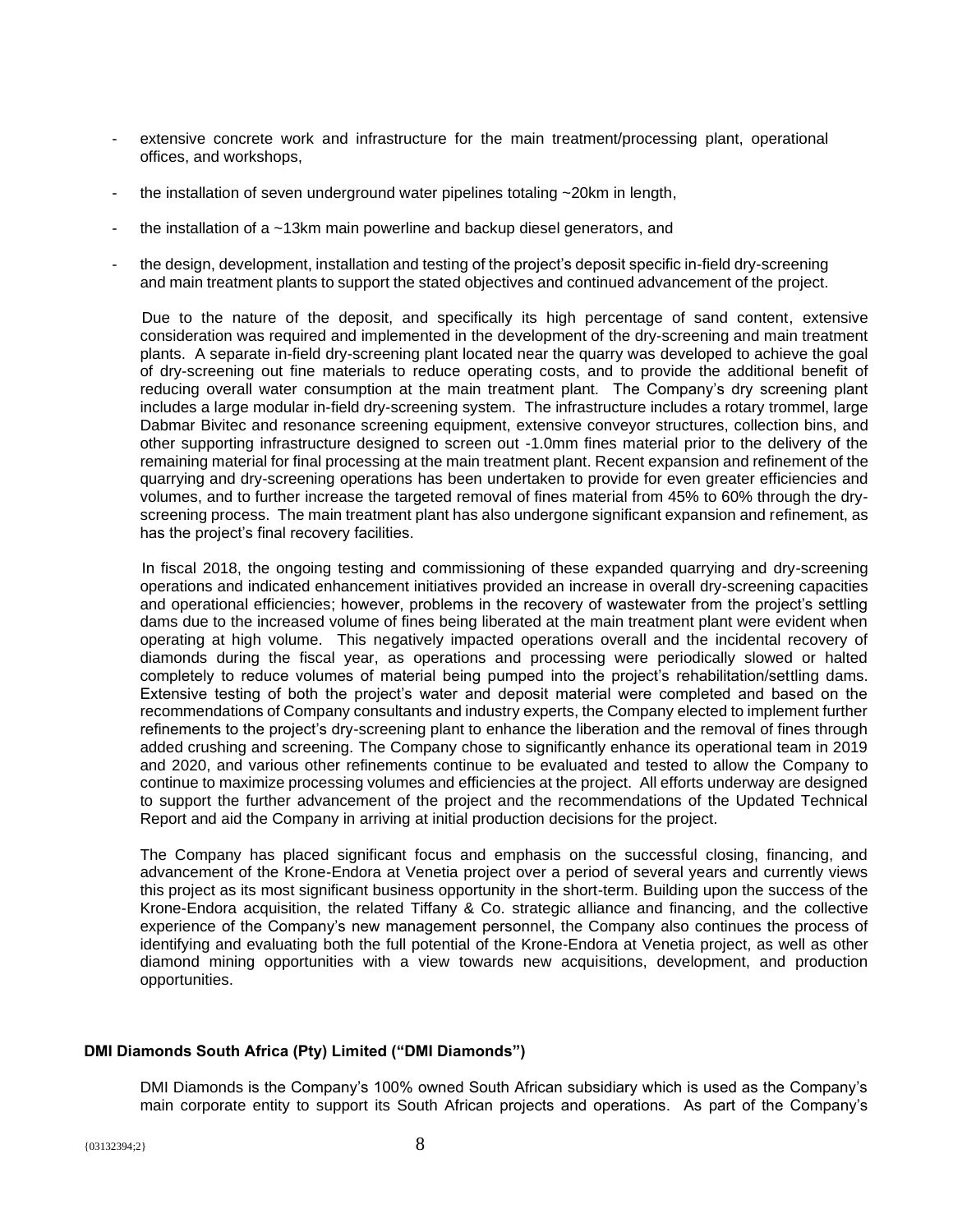ongoing efforts to identify, acquire, and develop production-based projects, DMI Diamonds continuously evaluates and provides production support and equipment to various potential and ongoing projects within South Africa.

## **MANAGEMENT AND CAPABILITIES**

In October of 2019, the Company announced the appointment of Dr. Kurt Petersen as Chief Operating Officer. With over 20 years of experience in the diamond industry, Dr. Petersen has extensive knowledge and experience in the areas of process modelling and simulation. He has worked with and consulted to some of the diamond industry's leading companies and is highly regarded and experienced in the design of diamond plants, as well as the optimization of recovery performance and operational processes. The addition of Dr. Petersen, along with several other operational managers appointed by him, is aimed at enhancing operational volumes, efficiencies, and cost reductions for the long-term at the project, as well as supporting additional efforts with regard to the determination of the greater potential of the deposits in the surrounding areas moving forward. There were no changes to the Board of Directors. Mr. Dean H. Taylor remains a Director and the Company's President and Chief Executive Officer. The Company's Board of Directors consist of the Company's CEO, Mr. Dean Taylor (Chairman), the Company's CFO, Mr. Darren Vucurevich, world renowned kimberlite expert and professor Dr. Stephen E. Haggerty, and corporate executive Mr. Sheldon Nelson.

The Company has developed extensive relationships with several industry leaders and employs the services of many of the same professional consulting firms which support the ongoing projects of large mining companies worldwide. These relationships assist the Company in its ability to successfully and cost effectively evaluate, plan, and execute on potential projects. The Company has ongoing access to an established operational team of well-trained service providers and suppliers in South Africa.

## *SOUTH AFRICAN MINING CHARTER – BLACK ECONOMIC EMPOWERMENT (BEE)*

In October 2002, with the support of all mining houses and labor unions concerned, the Broad-Based Socio-Economic Empowerment ("BEE") Charter was introduced by South African Cabinet. This Charter called for certain ownership and management goals in the mining industry for the benefit of historically disadvantaged South Africans within five years. These objectives have been set with the goal of providing equitable access to the nation's vast mineral resources for all South Africans. Many of these historically disadvantaged people are well-qualified, skilled workers already in the field and provide a wealth of opportunity for junior companies such as Diamcor. The advent of a new democratic constitution in South Africa has resulted in significant changes and restructuring of what was once referred to as the "big six" mining houses which traditionally controlled mining production and mineral rights within the region. New legislation has seen the phasing out of this past oligarchy and a shift of focus towards the government accommodating small mining companies and creating various opportunities for junior operations to prosper and grow when affiliated with successful Black Empowerment Partners.

On March 5, 2008, the Company announced a formal joint venture partnership with well-established South African BEE group Nozala. This partnership is currently reflected in the Diamcor South African subsidiary, DMI Minerals, which was formed to pursue diamond mining projects with near-term production potential within South Africa which fit within the Company's stated focus and strategy. Under the terms of the joint venture, which exceed the stated requirements of the BEE charter in South Africa, Diamcor retained a 70% direct ownership in the DMI Minerals subsidiary, with Nozala acquiring a 30% direct shareholder ownership interest. Operationally, expenses charged to the development of any projects held by the entity, and the profits generated, will be similarly proportional. The Company considers this joint venture to be a significant achievement because not only is Nozala a respected and established BEE group representing the interests of some estimated 500,000 rural women shareholders, but it is also a well-respected corporate entity in the South African business community. These attributes have the potential to enhance the Company's ability to achieve its stated growth objectives of securing additional projects within South Africa in a corporately responsible way.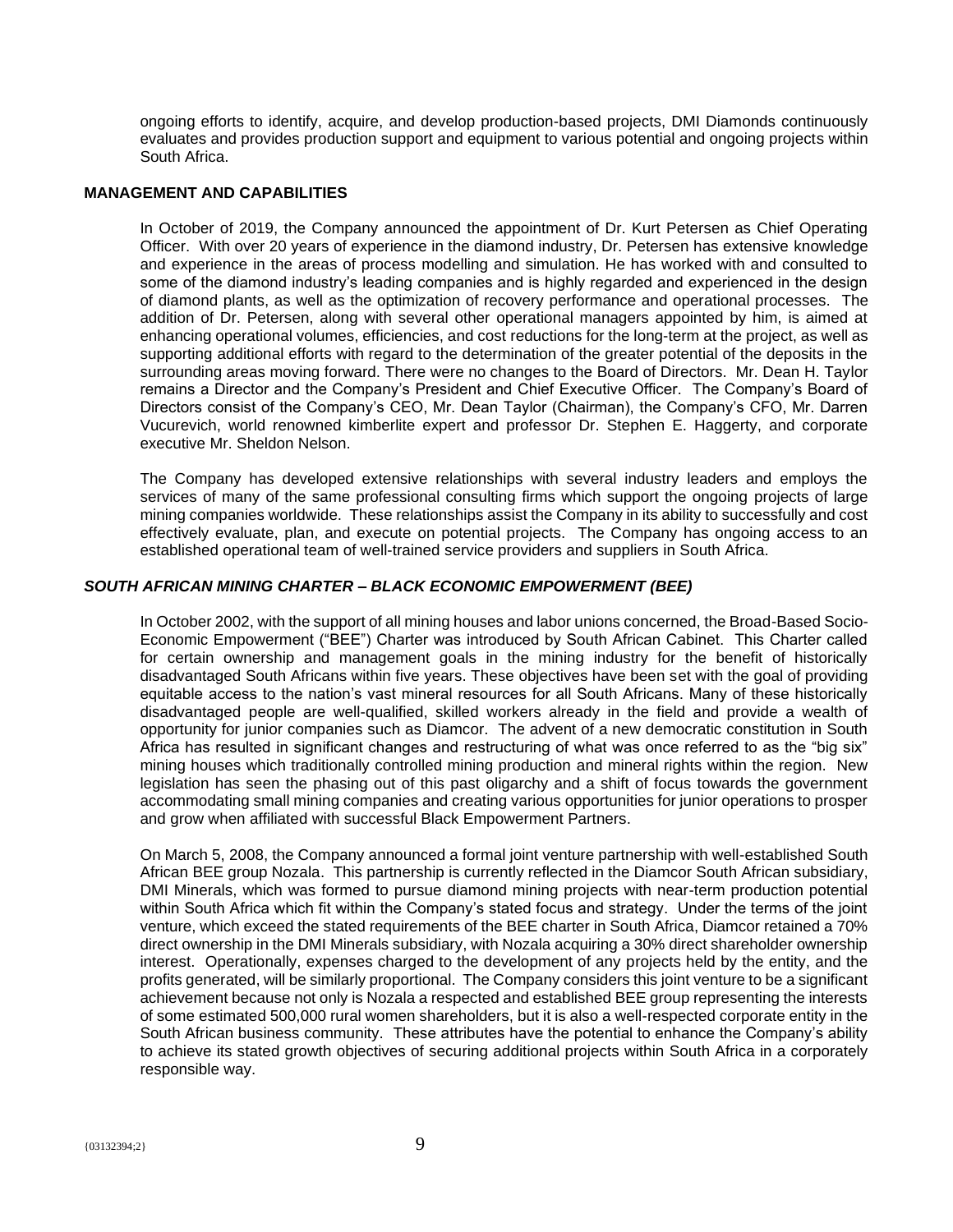The Company has gained considerable insight into the workings of the new BEE Charter, as well as the government expectations and requirements, through its previous operational history. The Company believes that well-organized BEE groups can provide value to the Company through their investment, professional affiliations, corporate knowledge, the management of BEE objectives and the assurance that a meaningful broad-based benefit is achieved by their involvement. The Company has chosen to align itself only with groups which demonstrate a proven track record and ability to achieve these government mandated objectives, which in turn will enhance the Company's ability to achieve its growth objectives by participating in the higher profile acquisitions where Corporate Social Responsibility (CSR) objectives are of paramount importance.

| June 30, 2021                                |                                |               |                                |                 |  |
|----------------------------------------------|--------------------------------|---------------|--------------------------------|-----------------|--|
|                                              | Three months ended.<br>June 30 |               | Fiscal year ended.<br>March 31 |                 |  |
|                                              | 2021                           | 2020          | 2021                           | 2020            |  |
| Revenues                                     | \$<br>1,467,105                | \$<br>211,214 | \$<br>1,512,265                | \$<br>3,963,784 |  |
| <b>Total Expenses</b>                        | 2,351,618                      | 750,234       | 3,356,364                      | 6,891,721       |  |
| Net (Loss) for Period                        | (844, 899)                     | (744, 487)    | (3,437,854)                    | (3,570,463)     |  |
| Net (Loss) per Share (Basic)                 | (0.01)                         | (0.01)        | (0.05)                         | (0.05)          |  |
| Cash Flow From (Used in) Operations          | 309,443                        | 28,712        | (1,410,940)                    | (1,225,347)     |  |
| Cash and Cash Equivalents (End of<br>Period) | 280,753                        | 28,243        | 257,133                        | 32,087          |  |
| Assets                                       | 8,873,004                      | 8,356,837     | 9,149,651                      | 9,019,048       |  |
| <b>Dividends</b>                             | Nil                            | Nil           | Nil                            | Nil             |  |

## **SELECT FINANCIAL DATA AND HIGHLIGHTS**

## **QUARTERLY RESULTS ANALYSIS**

## *Revenue*

The Company generated revenues of \$1,467,105 from limited operations in the interim period ended June 30, 2021 due to the government mandated COVID-19 restrictions, compared to (\$Nil – 2020) in the previous year when operations were suspended due to COVID-19 restrictions.

The Company realized \$6,397 from interest and other income (\$5,747 – 2020) during the period.

## *Cost of Sales or Operating Expenses*

Operating expenses were comprised primarily of labour, management, contracted labour and equipment, utilities, fuel, and other expenses incurred at the project, including efforts surrounding the advancement of planned upgrades aimed at increasing processing volumes and efficiencies. Typically, the most significant of these operating expenses is attributable to heavy equipment and diesel fuel costs associated with the trial mining operations. During the interim period ended June 30, 2021, the Company operated on a reduced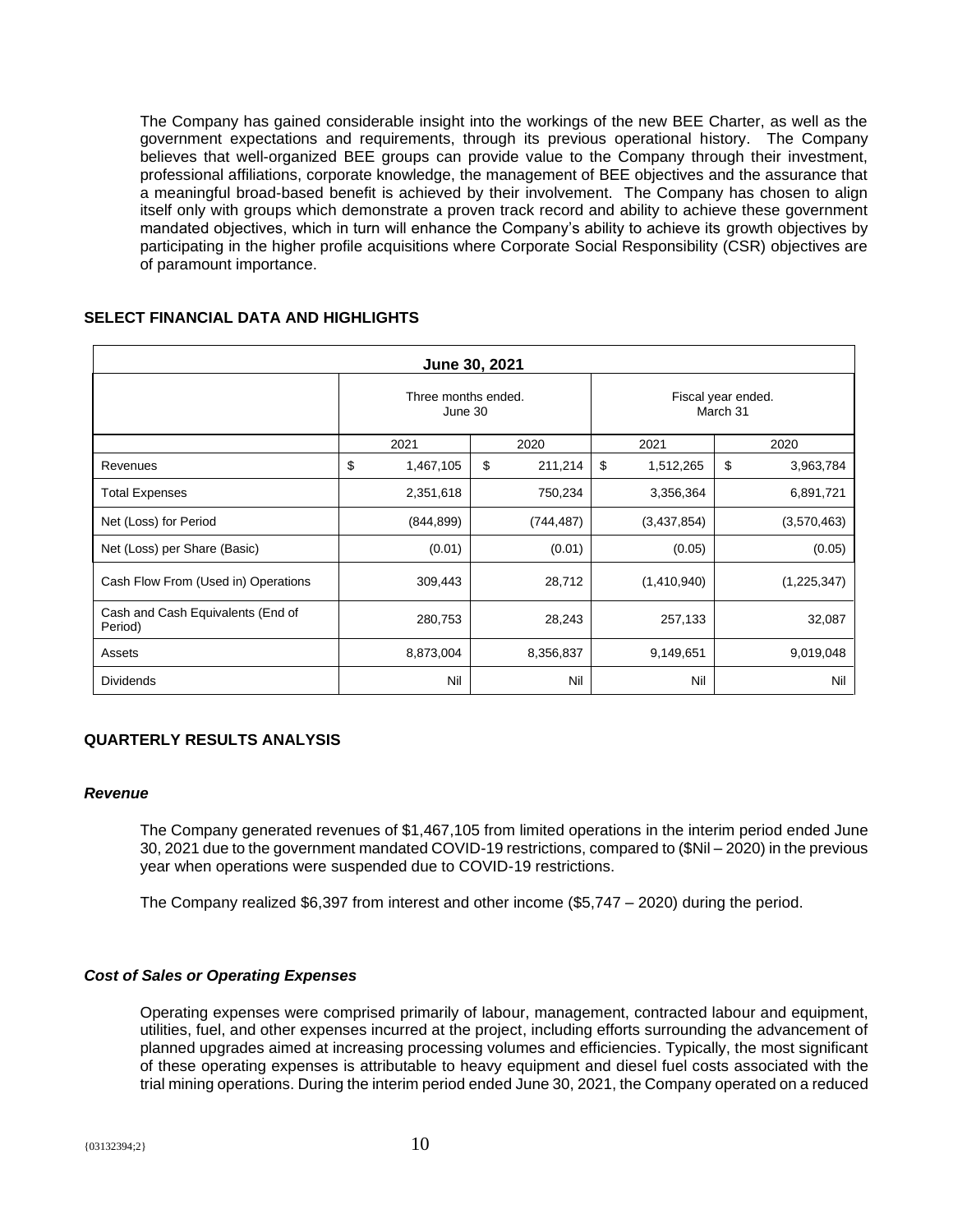level and incurred operating expenses of \$1,380,731, compared to (\$139,087 - 2020) when operations were suspended due to COVID-19 restrictions.

## *General and Administrative Expenses*

Total general and administrative expenses for the interim period ended June 30, 2021 increased to \$627,108 as a result of the resumption of operations, compared to \$176,941 in the previous year when operations were suspended due to COVID-19 restrictions. Expenses associated with consulting also increased as a result of the resumption of the Company's planned expansion efforts. Office costs returned to historical levels at \$78,792, as compared to \$18,759 in the previous year when significant portions of this expense was reduced due to COVID-19 rent reduction programs. Promotion and investor relations expense increased to \$62,280 (\$18,208 – 2020) as the Company moved to expanded efforts to raise awareness with respect to the ongoing events of COVID-19, their effects on operations, and the Company's near-term and future operational plans. Salaries and wages expense during the period increased to \$252,700, with this amount being a one-time amount associated with the accrual of the previously deferred salaries of senior management during the majority of the mandated COVID-19 lockdown. Share based compensation increased to \$20,715 (\$Nil -2020), and travel increased to \$24,855 (\$2,192 – 2020) with the opening of global travel, and increased efforts to provide all stakeholders with awareness of the past effects of COVID-19 and ongoing operational plans. The Company and senior Management remained committed to managing its resources carefully, and conserving cash, while continuing to advance the planned expansions and return to operations. The Company will also continue placing due consideration on the current uncertainties associated with the ongoing COVID-19 pandemic.

## *Net Earnings*

The Company had a net loss before tax of \$844,899 (\$744,487 – 2020) for the interim period ended June 30, 2021.

|                                 | June-21    | Mar-21     | $Dec-20$    | Sept-20    | Jun-20    | Mar-20      | Dec-19        | Sept-19     |
|---------------------------------|------------|------------|-------------|------------|-----------|-------------|---------------|-------------|
| Gross Revenue                   | 1,467,105  | 1.035.420  | 137.565     | 339,280    | nil       | 211.214     | .867.873      | 730,692     |
| <b>Total Expenses</b>           | 2,351,618  | 1,282,920  | 1.574.566   | 966.074    | 750.235   | 1.400.681   | 3.137.402     | 389,935     |
| Net (Loss) for Period           | (844, 899) | (654, 470) | (1,417,881) | (621, 016) | (744.487) | (1,078,330) | (1, 257, 649) | (1,023,752) |
| Net (Loss) per<br>Share (Basic) | (0.01)     | (0.01)     | (0.02)      | (0.01)     | (0.01)    | (0.01)      | (0.02)        | (0.01)      |

## **The following table provides a summary of the Company's financial highlights for the past eight quarters:**

## **LIQUIDITY AND CAPITAL RESOURCES**

The Company recorded cash flow from operating activities during the interim period ending June 30, 2021 of \$309,443 \$(28,712 – 2020)

## *Cash Position*

As at June 30, 2021, the Company had:

- cash and cash equivalents of  $$280,753$   $($32,087 2020)$
- rough diamond inventory of \$532,472 (\$308,068 -2020)
- accounts receivable of \$112,223 (\$121,119 2020)
- prepaid expenses of \$94,758 (\$49,946 2020).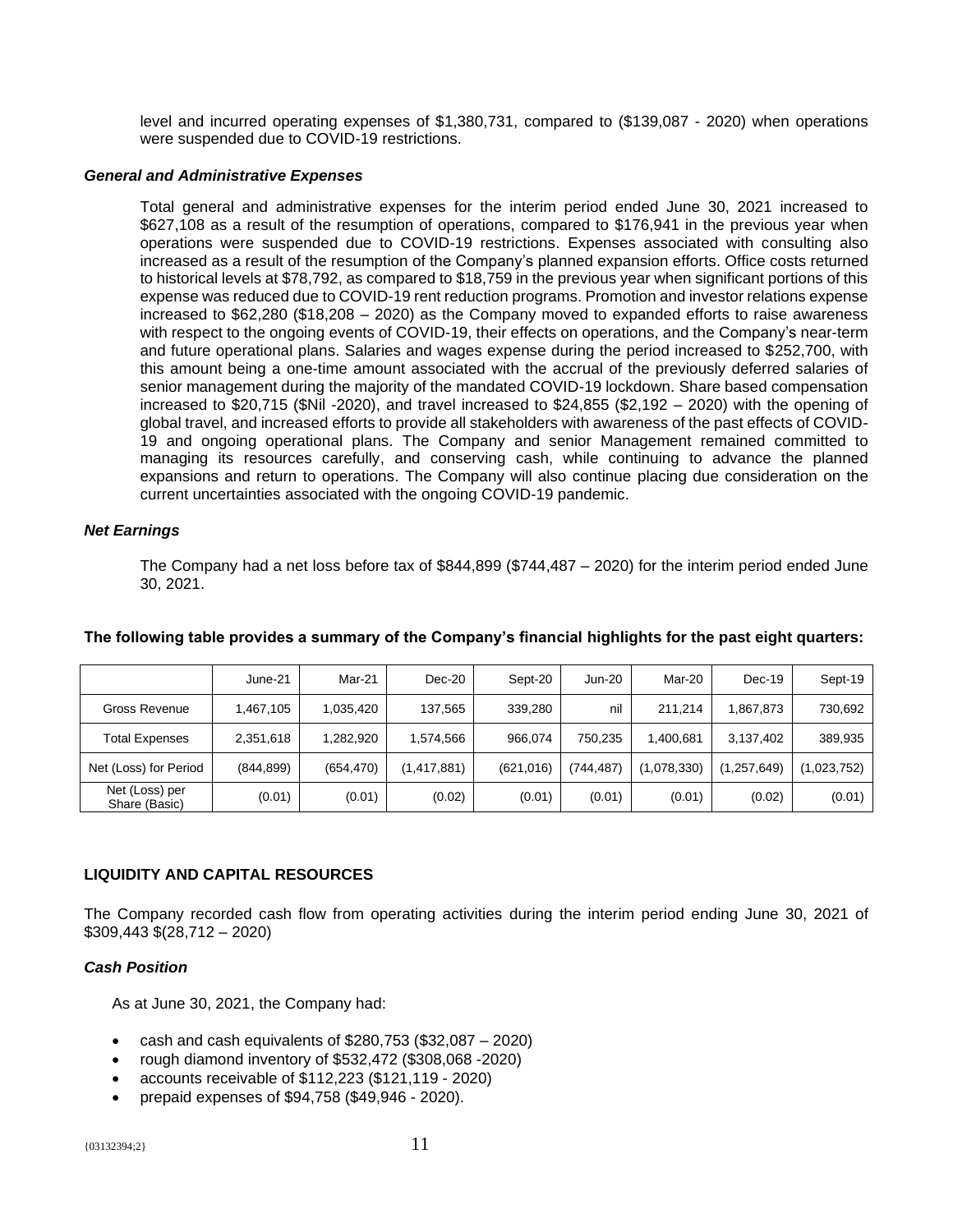The Company believes it has adequate cash, or the potential to access additional capital if required, for the continued development, commissioning, bulk sampling, and advancement of the recommended work programs, and the potential to generate future revenues from the incidental recovery and sale of rough diamonds from the combined efforts underway at the project.

A portion of the cash on hand and available for use by the Company was held in its foreign bank accounts in South Africa and is being used for the continued advancement of the Krone-Endora at Venetia project and for general corporate purposes. The Company also follows certain procedures to aid in the recovery and reinvestment of funds from its projects and inter-corporate shareholder loans.

## *Financing Activities*

Recent financings by the Company were designed to support the Company's strategy of leveraging its wellestablished operational history to identify, acquire, and develop assets which demonstrate the potential for the near-term sustained production of rough diamonds. On March 23, 2011, shortly after the closing of the acquisition of Krone-Endora at Venetia project from De Beers, the Company entered a long-term strategic alliance with Tiffany & Co. to expedite the advancement of the project. Tiffany & Co., through its Canadian subsidiary, provided the Company with \$5,500,000 in financing, which included a \$3,500,000 Term Loan and a \$2,000,000 Convertible Debenture. The Term Loan had a 5-year term and a fixed rate of interest of 7% per annum. The loan was non-amortizing for a 24-month period and no interest or principal was due until after this 24-month period, at which time interest and principal would be payable monthly in accordance with a 36-month amortization schedule. The Company retained the right to repay the Term Loan and any accrued and unpaid interest due at any time without notice or penalty. The Convertible Debenture had a term of 5 years and a fixed rate of interest of 7% per annum. Like the Term Loan, interest accrued but was not payable for the 24-month period from the date of issuance, after which time interest would become due and payable monthly. On April 8th, 2013, the Company announced that it had exercised its right to convert the principal and accrued interest into Company common shares. A total of \$2,295,920 inclusive of principal and accrued interest was converted at the stipulated price of \$0.75 per common share, resulting in the issuance of 3,061,227 Company common shares to Tiffany & Co. In April 2013, the Company commenced with repayments as per the original terms of the agreement. In December of 2014, the Company and Tiffany & Co. agreed to defer any further payments to January of 2016. At that time, a change to the interest rate associated with the facility to 9% was also agreed to by the parties. In January of 2016, the Company and Tiffany & Co. agreed to defer any further payments to July of 2016. In February 2017, the Company and Tiffany agreed to defer payments until June 2017 at which time the remaining balances associated with this loan were paid in full.

On November 16, 2012, the Company announced that it had secured an additional \$4.0M in financing from Tiffany & Co. The \$4,000,000 in financing was provided by Tiffany's subsidiary, Tiffany & Co. Canada, via a \$2,400,000 term loan and a \$1,600,000 convertible debt debenture. The Term Loan has a fixed rate of interest of 9% and secured by a promissory note which was non-amortizing until January 2015, after which time principal and interest would become payable monthly in accordance with a 36-month amortization schedule. The Company retained the right to repay the outstanding principal and any accrued and unpaid interest due under the Promissory Note at any time without notice or penalty. The Convertible Debenture had a fixed rate of interest of 9% per annum, and was non-amortizing until January 2015, following which time principal and interest would be payable monthly in accordance with a 36-month amortization schedule. The Company retained the right to repay the outstanding principal and any accrued and unpaid interest, without penalty, on not less than 30-days' notice and subject to the conversion rights contained in the Convertible Debenture. Under the conversion rights of the Convertible Debenture, Tiffany & Co. Canada may convert the principal amount of \$1,600,000, along with any accrued and unpaid interest due at that time, in whole or in part, into Class A Common Shares (the "Shares") of the Company at a conversion price of CAD \$1.60 per Share. Early in 2014, the Company and Tiffany & Co. agreed to initially defer any payments on the \$2,400,000 term loan and the \$1,600,000 convertible debenture to January 2015. In December of 2014, the Company and Tiffany & Co. agreed to further defer any payments to January of 2016, with that date subsequently revised to defer any further payments to July of 2016. In February 2017, the Company and Tiffany agreed to defer payments until June 2017 at which time the outstanding payments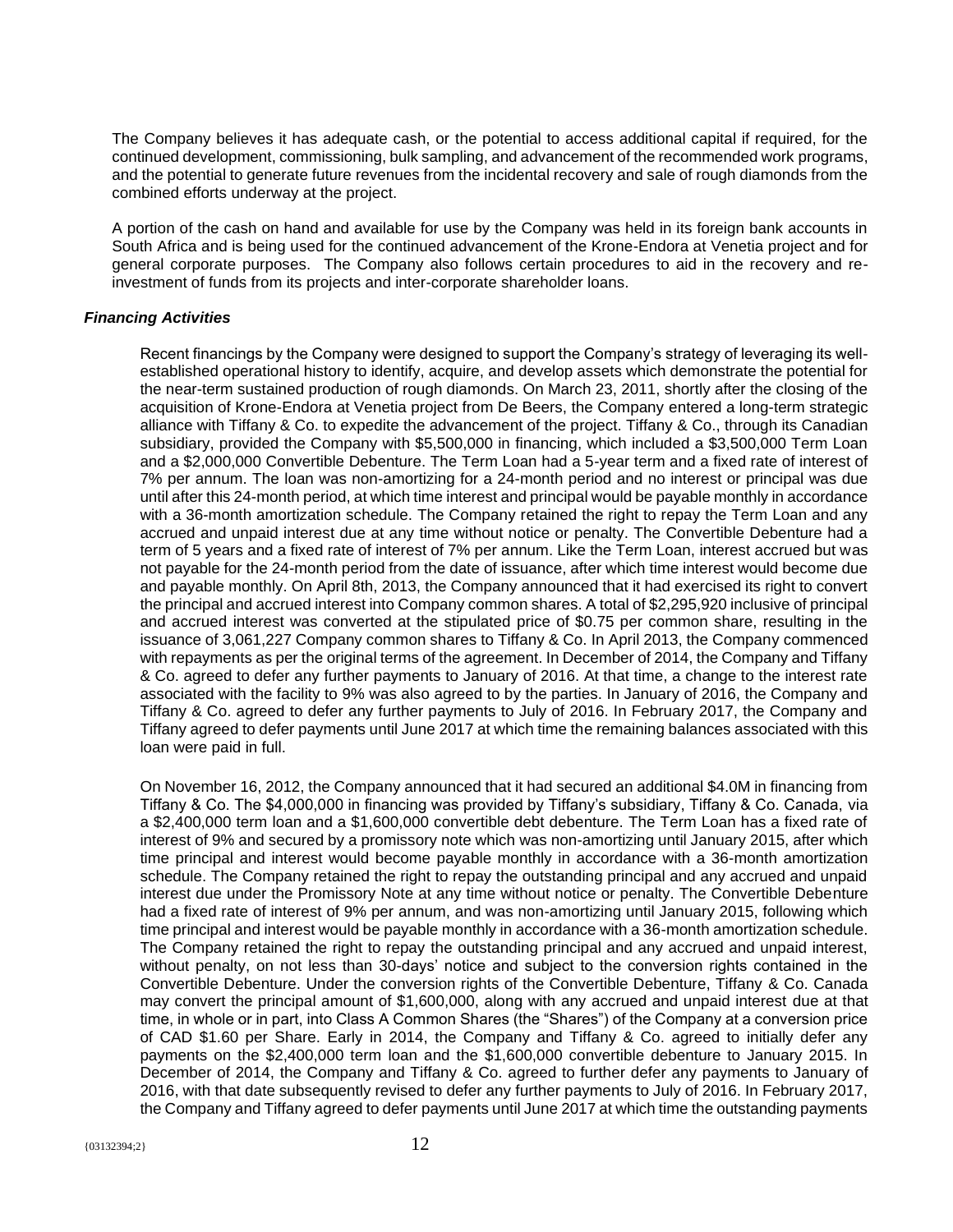were paid and scheduled payments recommenced. In September 2017, the Company and Tiffany & Co. verbally agreed to a temporary deferral of payments. The Company plans to resume payments once it is able to resume testing and commissioning exercises at increased volumes.

The Company completed a term loan financing on August 26<sup>th</sup>, 2019, which resulted in aggregate gross proceeds of CDN\$1,188,000. Term loans under the financing were unsecured and carried an annual interest rate of 7% payable at maturity, and the Company issued a total of 1,425,600 bonus common shares in its authorized share capital, along with 712,800 share purchase warrants, to the lenders pursuant to Policy 5.1 of the TSX Venture Exchange Corporate Finance Manual. The principal and interest of the term loans was due and payable on the 12-month anniversary of the closing date of August  $26<sup>th</sup>$ , 2019. Each share purchase warrant was exercisable to purchase an additional common share at a price of \$0.16 per share for a period of 12 months from the date of issue. On September 12, 2020 all the share purchase warrants expired unexercised. Certain directors and employees of the Company, including two corporate subscribers, each of which is controlled by a different director, subscribed for an aggregate of \$155,000 of the proceeds.

On September 29, 2020 the Company announced it intended to complete a convertible loan financing of up to CDN\$3,500,000. The financing would consist of unsecured convertible promissory notes having a term of two years from the date of closing and bearing interest at the rate of 10% per annum (the "Notes"). During the first year, interest would accrue and be payable at the one-year anniversary of the Note. In the second year, interest would accrue and be payable semi-annually. No principal payments would be required until maturity. The principal amount of the Notes would be convertible at the election of the noteholder into common shares of the Company at the rate of CDN\$0.07 per share in the first year and at the rate of CDN\$0.10 per share in the second year. As provided in Policy 5.2 of the TSX Venture Exchange Corporate Finance Manual, interest would be convertible at the election of the noteholder into Common Shares of the Company at the Market Price as at the time such interest becomes due and payable. In addition, subject to the exceptions noted below, the Company proposed it would issue non-transferable share purchase warrants to eligible participating investors, with each share purchase warrant entitling the holder thereof to purchase one (1) Common Share of the Company at a price of CDN\$0.15 for a period of two (2) years from the date of issuance (the "Warrants"). The number of Warrants issuable to the eligible participating investors would be equal to 20% of the number of Common Shares into which the principal amount of the investor's Note is convertible in the first year (Principal Amount  $\div$  CDN\$0.07 x 0.2). The Company also announced that it anticipated that an aggregate of approximately CDN\$900,000.00 of principal and accrued interest under the one-year term loans which matured on August 26, 2020 would be tendered into the financing and exchanged for Notes and Warrants, to the extent permitted in accordance with the policies of the TSX Venture Exchange. It was also noted that in accordance with such policies, no warrants would be issued in respect of any amount of the existing debt held by Non-Arm's Length Parties (as defined in the TSX Venture Exchange Corporate Finance Manual) that is tendered into the financing. Subsequent updates to this announced financing were dated October 20, 2020 and November 16, 2020.

On October 20, 2020, the Company announced that, pursuant to a Conditional Acceptance provided by the TSX Venture Exchange, the Company had closed an initial tranche of the convertible loan financing (the "Financing") announced in its news release of September 29, 2020. The initial tranche included subscriptions from 5 investors for aggregate gross proceeds of \$954,483. In addition to the Notes, the Company issued an aggregate of 2,727,140 Warrants to the participating investors, with the number of Warrants issued to each participating investor being equal to 20% of the number of Common Shares into which the principal amount of the investor's Note is convertible in the first year (Principal Amount  $\div$ CDN\$0.07 x 0.2).

On December 21, 2020, the Company announced the closing of a second and final tranche of the Financing announced in its news release of September 29, 2020, for additional gross proceeds totalling CDN\$2,001,708 resulting in total gross cash and debt proceeds from the Financing of CND\$2,956,208. Of the total gross proceeds from the financing of CND\$2,956,208.00, an amount of CDN\$1,416,112.00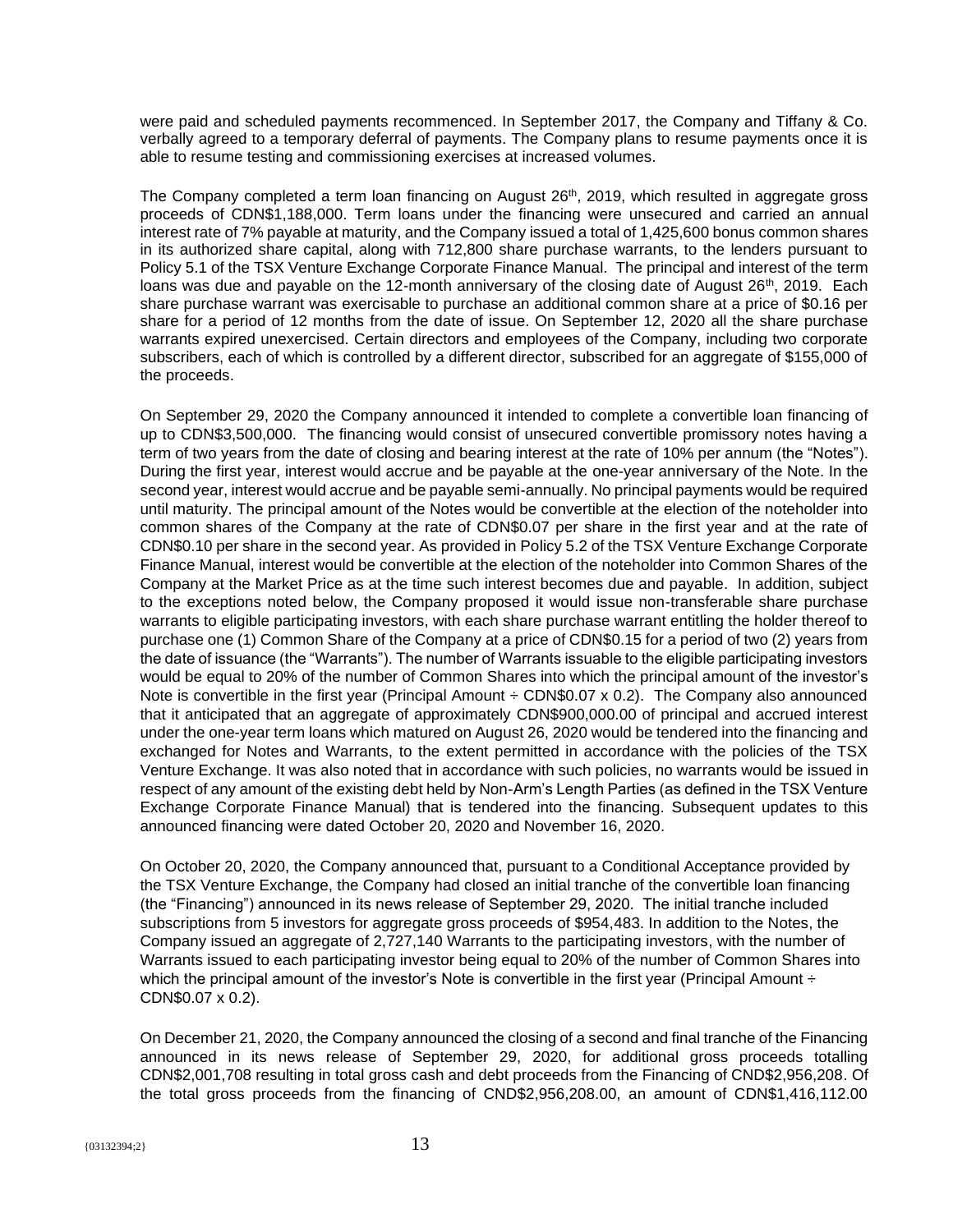representing principal and accrued interest under the one-year term loans which matured on August 26, 2020, and other outstanding debts (the "Existing Debt") were tendered into the Financing and exchanged for Notes and Warrants, to the extent permitted in accordance with the policies of the TSX Venture Exchange. In accordance with applicable TSX Venture Exchange policies, no Warrants were issued in respect of any amount of Existing Debt held by Non-Arm's Length Parties (as defined in the TSX Venture Exchange Corporate Finance Manual) that was tendered into the Financing. In addition to the Notes, the Company has issued an aggregate total of 8,171,335 Warrants to the participating investors and agents, with the number of Warrants issued to each participating investor being equal to 20% of the number of Common Shares into which the principal amount of the investor's Note is convertible in the first year (Principal Amount  $\div$  CDN\$0.07 x 0.2). As part of the final closing the Company paid a finder an aggregate cash commission of \$2,450.00 representing 7% of the gross proceeds introduced to the Company by the finder and issued an aggregate of 42,000 non-transferable finder's warrants. Each finder's warrant entitles the holder to purchase one share of the Company at an exercise price of CND\$0.15 for a period of up to 24 months. The Company subsequently received approval on the financing from the TSX Venture Exchange on December 23, 2020.

On January 6, 2021, an investor in the convertible loan financing announced on December 21, 2020, converted the principal of their Note into 3,571,428 Common Shares of the Company as per the conversion terms of the Note.

On January 11, 2021, the Company announced that, pursuant to a Conditional Acceptance provided by the TSX Venture Exchange, the Company had closed a follow-on convertible loan financing round (the "Followon Financing") on substantially the same terms as the earlier convertible loan financing as announced in its news release of December 21, 2020. The Company closed the Follow-on Financing for aggregate gross cash proceeds totalling CDN\$419,980. In addition to the promissory notes (the "Notes") under the Followon Financing, the Company issued an aggregate total of 1,199,998 non-transferable share purchase warrants to the participating investors, with each share purchase warrant entitling the holder thereof to purchase one (1) Common Share at a price of CDN\$0.15 for a period of two (2) years from the respective dates of issuance (the "Warrants"). The number of Warrants issued to each participating investor is equal to 20% of the number of Common Shares into which the principal amount of the investor's Note is convertible in the first year (Principal Amount  $\div$  CDN\$0.07 x 0.2). The Company subsequently received approval on the financing from the TSX Venture Exchange on January 14, 2021.

On February 12, 2021, an investor in the convertible loan financing announced December 21, 2020, converted the principal of their Note into 500,000 Common Shares of the Company as per the conversion terms of the Note.

On June 4, 2021, the Company announced it intended to reprice 2,857,975 of the Company's outstanding warrants expiring on June 20, 2021, and 1,755,157 of the Company's outstanding warrants expiring on August 29, 2021. These warrants were issued pursuant to a Private Placement financing by the Company completed in 2 tranches on June 20, 2018, and August 29, 2018, respectively, each with an original exercise price of \$0.60 (the "**Warrants**"). The Company announced it intended to amend these Warrants to have an exercise price of \$0.30 per Warrant and to be extended for up to a year from the current applicable expiry date. As the amended exercise price would be below the Market Price for the originating Private Placement, in accordance with Section 3 of Policy 4.1 of the TSX Venture Exchange Corporate Finance Manual, the Warrants would also be amended to include an accelerated expiry clause such that the exercise period of the Warrants will be reduced to 30 days if, for any ten consecutive trading days during the unexpired term of the Warrant (the "Premium Trading Days"), the closing price of the Company's shares is no less than \$0.375. The repricing of the Warrants and extension of the expiry date of the Warrants was subject to TSX Venture Exchange approval and all applicable securities laws. Subsequently on July 26, 2021 the Company received approval from the TSX Venture Exchange to the amended warrant terms.

During the interim period ended June 30, 2021, 6 investors in the convertible loan financing converted the principal of their Notes into 3,908,840 Common Shares of the Company as per the conversion terms of the Notes.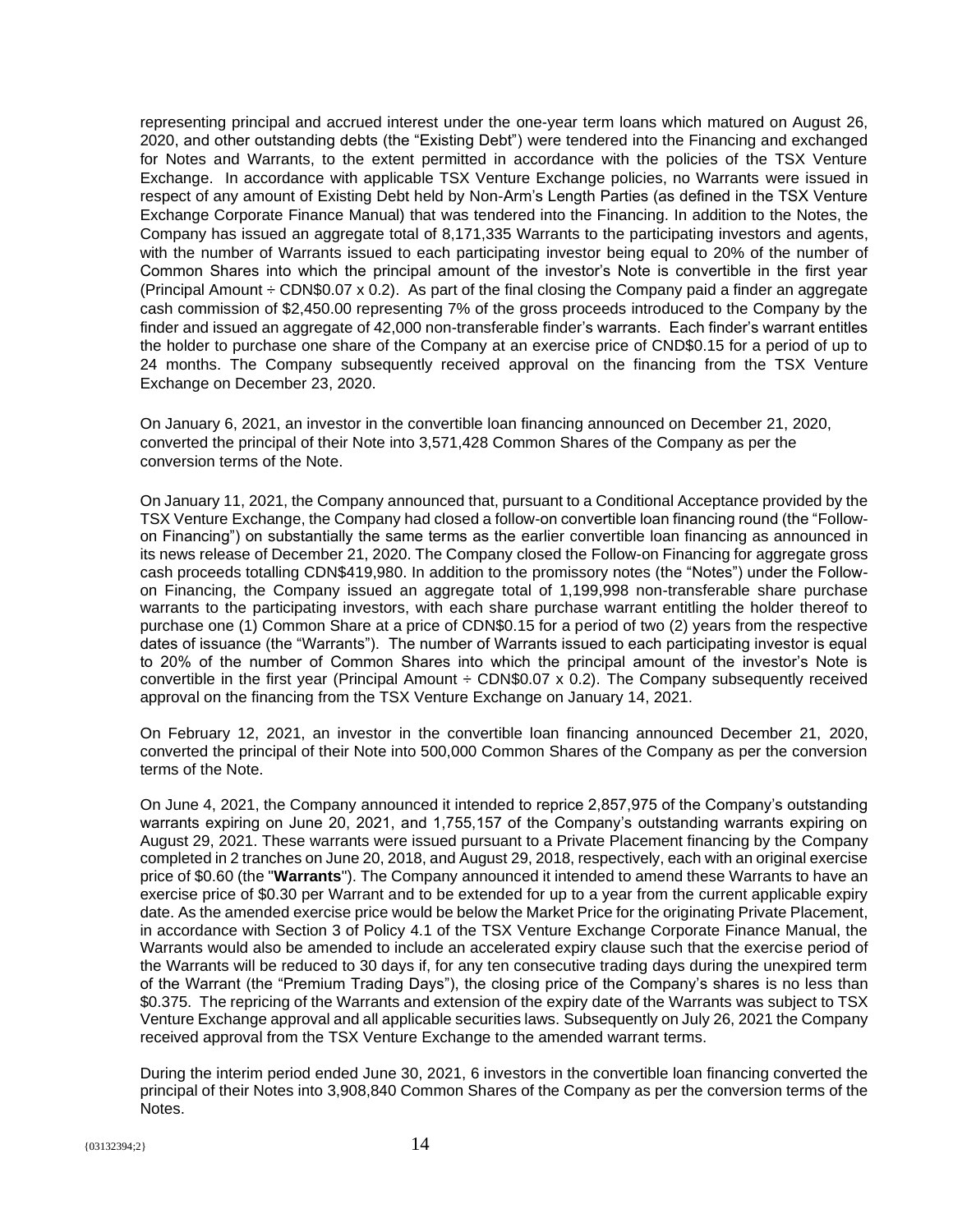#### *Working Capital.*

As of June 30, 2021, the Company had negative working capital of \$184,377 as compared to negative working capital of \$1,958,345 on June 30, 2020, with working capital being calculated based on current assets less current liabilities and the current portion of long term debt.

#### *Future Capital Requirements.*

The Company has incurred losses since its inception. However, given the Company's closing of the Krone-Endora at Venetia project acquisition, its successful recent financings, the successful advancement of the project, the continued work on the upgrades, expansion, and commissioning of the modular plants at the project, the initial sales of rough diamonds incidentally recovered from the ongoing commissioning and testing exercises, the successful granting of the required Mining Right by the South African Department of Mineral Resources, and the successful granting of a Water Use License by the South African Department of Water Affairs, the Company anticipates it has the potential ability to finance the recommended bulk sampling and large-scale trial mining operations underway which are designed to aid the Company in arriving at an initial production decision for the Krone-Endora at Venetia project. Its ability to continue as a going concern will depend on the results of its operations, its ability to become profitable through the continued sale of rough diamonds and / or its ability to raise additional capital.

There can be no assurance that the Company will be able to secure sufficient incidental recoveries, or sell rough diamonds, or continue to raise funds, in which case the Company may be unable to meet its obligations. Should the Company be unable to realize its assets and discharge its liabilities in the normal course of business, the net realizable value of its assets may be materially less than the amounts recorded on the balance sheets.

## **OFF-BALANCE SHEET ARRANGEMENTS**

The Company has no off-balance sheet arrangements.

## **CONTRACTUAL OBLIGATIONS**

The Company has a commitment to lease office space at a rate of \$3,609 per month. The minimum lease payments under this lease are \$43,308 per year.

## **SIGNIFICANT ACCOUNTING JUDGMENTS, ESTIMATES AND ASSUMPTIONS**

The preparation of the Company's consolidated financial statements in conformity with IFRS requires management to make judgments, estimates and assumptions that affect the reported amounts of assets, liabilities and contingent liabilities at the date of the consolidated financial statements and reported amounts of revenues and expenses during the reporting period. Estimates, judgements, and assumptions are continuously evaluated and are based on Management's experience and other factors, including expectations of future events that are believed to be reasonable under the circumstances. However, actual outcomes can differ from these estimates. Information about significant areas of estimation uncertainty considered by Management in preparing the consolidated financial statements are described below.

#### **Production start date**

The Company assesses the stage of its mine under development to determine when the mine moves into the production phase, this being when the mine is substantially complete and ready for its intended use.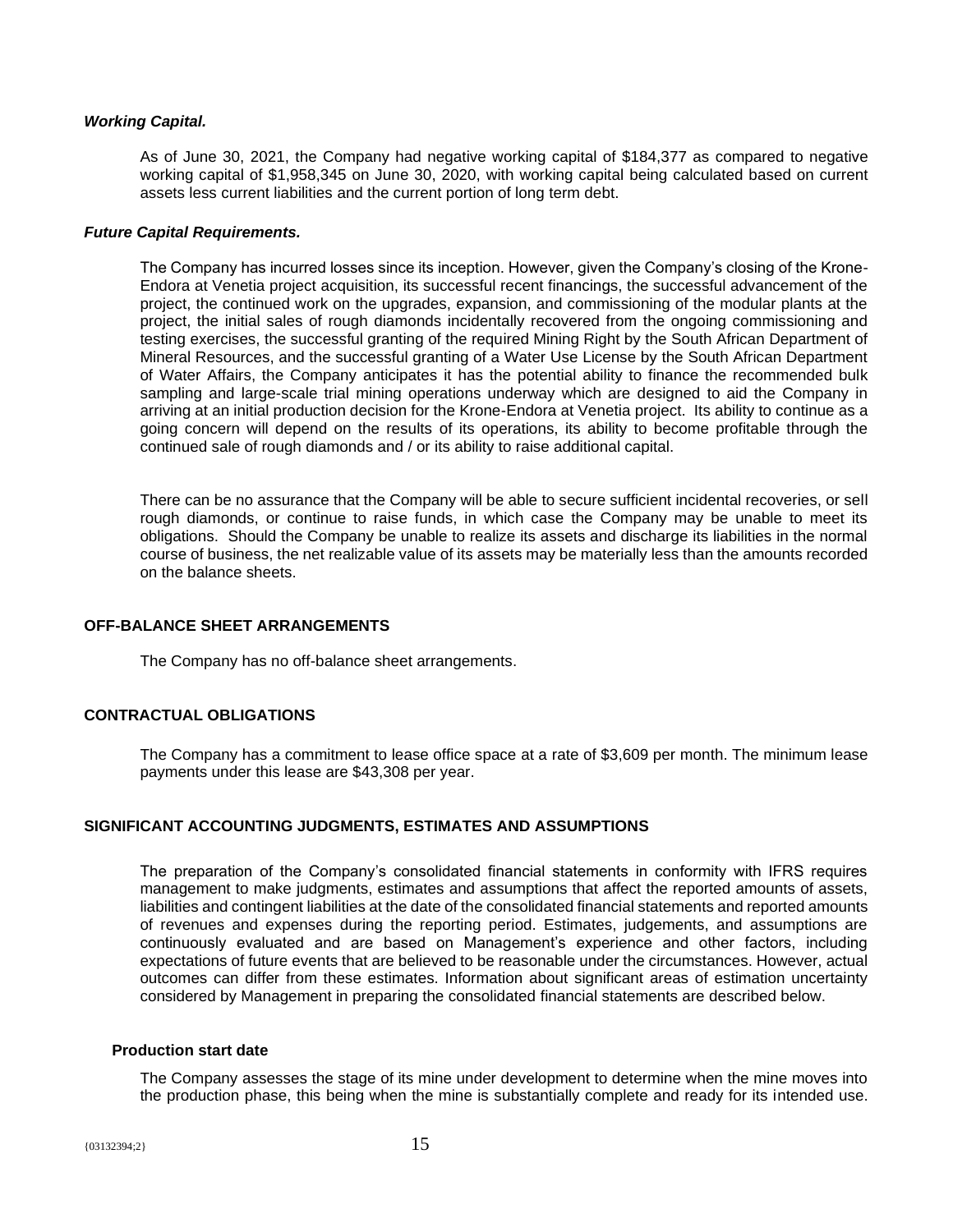The Company considers various relevant criteria to assess when the production phase is considered to have commenced. At this point, all related amounts are reclassified from 'Mines under construction' to 'Producing mines' under 'Property, plant and equipment'. Some of the criteria used to identify the production start date include, but are not limited to:

- Level of capital expenditure incurred compared with the original construction cost estimate.
- Ability to produce diamonds in saleable form; and,
- Ability to sustain ongoing production of diamonds.

When a mine development project moves into the production phase, the capitalization of certain mine development costs ceases and costs are either regarded as forming part of the cost of inventory or expensed, except for costs that qualify for capitalization relating to mining asset additions or improvements, or mineable reserve development. It is also at this point that depletion commences.

#### *Recovery of deferred tax assets*

Judgment is required in determining whether deferred tax assets are recognized on the consolidated statement of financial position. Deferred tax assets, including those arising from un-utilized tax losses, require Management to assess the likelihood that the Company will generate taxable earnings in future periods, in order to utilize recognized deferred tax assets. Estimates of future taxable income are based on forecasted cash flows from operations and the application of existing tax laws in each jurisdiction. To the extent that future cash flows and taxable income differ significantly from estimates, the ability of the Company to realize the net deferred tax assets recorded at the reporting date could be impacted. Additionally, future changes in tax laws in the jurisdictions in which the Company operates could limit the ability of the Company to obtain tax deductions in future periods.

### *Mining property*

Title to mining properties involves certain inherent risks due to the difficulties of determining the validity of certain claims as well as the potential for problems arising from the frequently ambiguous conveyance history characteristic of many mining properties. The Company has diligently investigated rights of ownership of all the mineral concessions in which it has an interest and, to the best of its knowledge, all agreements relating to such ownership rights are in good standing. However, this should not be construed as a guarantee to title. The concessions may be subject to prior claims, agreements or transfers and rights of ownership may be affected by undetected defects.

#### *Going concern*

The Company has experienced lower than planned revenue combined with operating losses. Management has assessed and concluded that the going concern assumption is appropriate for a period of at least twelve months following the end of the reporting period. Management applied significant judgment in arriving at this conclusion including:

- The amount of total revenue to be generated to provide sufficient cash flow to continue to fund operations and other committed expenditures.
- Ability to raise capital through private placements.
- The timing of generating those related cash flows.
- The ability to utilize existing financing facilities to support ongoing operations; and,
- The assessment of potentially discretionary expenditures that could be delayed in order to manage cash flows.

Given the judgment involved, actual results may lead to a materially different outcome.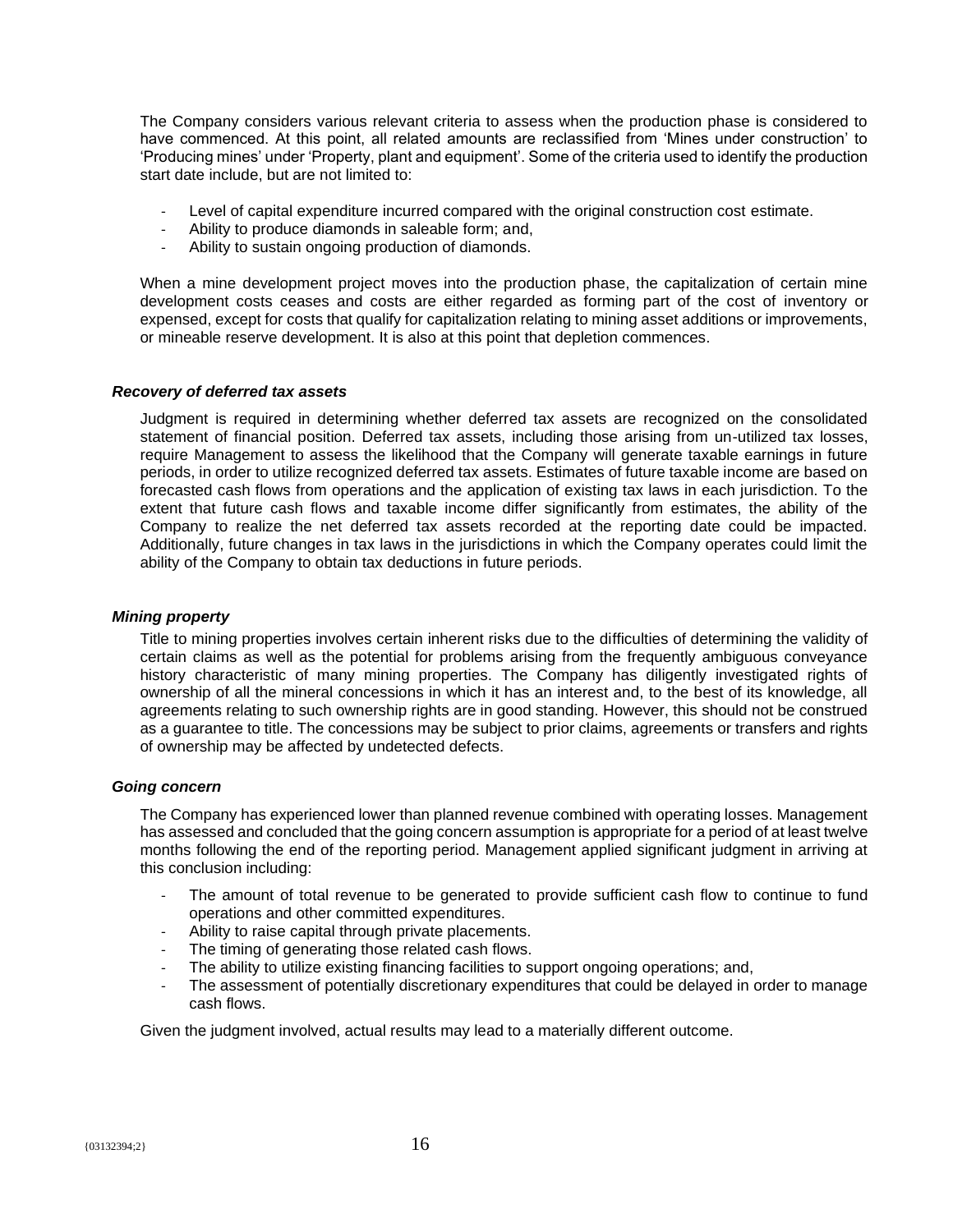#### *Determination of cash generating units (CGU)*

The Company's assets are aggregated into CGUs for calculating impairment. CGUs are based on an assessment of the unit's ability to generate independent cash inflows. The determination of the Company's CGUs was based on management's judgment regarding shared infrastructure, geographical proximity and similar exposure to market risk and materiality. The Company has 1 CGU at June 30, 2021 (March 31, 2021 - 1 CGU).

## *Reserve and resource estimates*

Diamond reserves are estimates of the number of diamonds (expressed in carats) that can be economically extracted from the Company's mining properties. The Company does not currently have any proven diamond reserves due to the nature and type of the resource. The Company has assigned inferred resources to the project based on information compiled by appropriately qualified persons relating to the geological data on the size, depth and shape of the ore body, and requires complex geological judgments to interpret the data. The estimation of resources is based upon factors such as estimates of foreign exchange rates, commodity prices, future capital requirements, and production costs along with geological assumptions and judgments made in estimating the size and grade of the ore body. Changes in the resource estimates may impact upon the carrying value of mine development cost, mine properties, property, plant and equipment, decommissioning liability, recognition of deferred tax assets, and depreciation charges.

#### *Impairment of non-financial assets*

When an impairment test is performed on an asset or a cash generating unit ("CGU"), management estimates the recoverable amount of the asset or CGU based on its fair value less costs of disposal ("FVLCD") or its value in use ("VIU"). Impairment assessments require the use of estimates and assumptions such as long-term commodity prices (considering current and historical prices, price trends and related factors), discount rates, operating costs, future capital requirements, closure and rehabilitation costs, exploration potential, reserves and operating performance. These assumptions have a significant impact on the results of impairment tests and on the impairment charge (if required) recorded in the consolidated statements of loss and comprehensive loss.

#### *Decommissioning liability*

In the determination of provisions, Management is required to make a significant number of estimates and assumptions with respect to activities that will occur in the future including the ultimate amounts and timing of settlements, inflation factors, risk-free discount rates, and expected changes in legal, regulatory, environmental, and political environments. A change in any one of the assumptions could impact estimated future obligations and in return, profit, or loss, and in the case of the decommissioning liability, property, plant and equipment balances.

#### *Useful life of property, plant and equipment*

Depreciation and amortization are calculated using a systematic and rational basis, which are based upon an estimate of each asset's useful life and residual value. The estimated useful life and residual value chosen are the Company' best estimate of such and are based on industry norms, historical experience, market conditions and other estimates that consider the period and distribution of future cash inflows.

#### *Non-cash stock-based compensation*

The Company measures the cost of non-cash stock-based compensation transactions with employees and warrants issued as part of an equity placement by reference to the fair value of the equity instruments. Estimating fair value for non-cash stock-based compensation transactions requires determining the most appropriate valuation model, which is dependent on the terms and conditions of the grant. This estimate also requires determining and making assumptions about the most appropriate inputs to the valuation model including the expected life, forfeiture rate, volatility, and dividend yield of the share option. The Company measures the cost of non-cash stock-based compensation transactions with consultants by reference to the fair value of the services to be performed.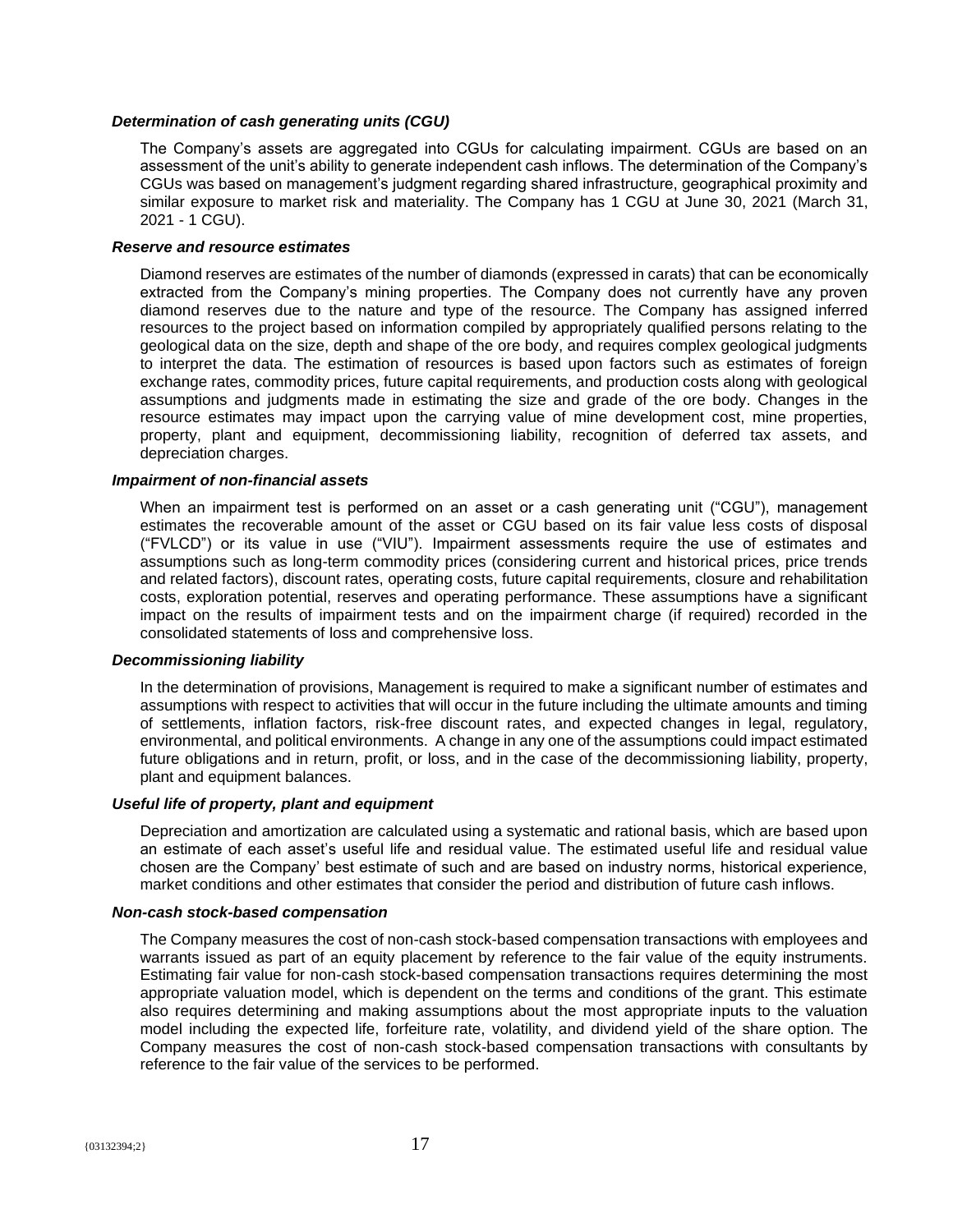#### *Inventory*

Diamonds are physically weighted and valued at the lower of cost or net realizable value. Net realizable value tests are performed at each reporting date. Net realizable value is the estimated future sales price of the product the Company expects to realize when the product is processed and sold, less estimated costs to complete production and bring the product to sale. A regular review is undertaken to determine the extent of any provision for obsolescence.

#### *Provision for expected credit losses (ECLs) of accounts receivable.*

The Company's accounts receivable is typically short-term in nature and the Company recognizes an amount equal to the lifetime already defined. The Company measures loss allowances based on historical experience and including forecasted economic conditions. The amount of ECLs is sensitive to changes in circumstances of forecast economic conditions.

#### **Financial Instruments**

#### *Fair values*

IFRS defines fair value as the price that would be received to dispose of an asset or paid to transfer a liability in an orderly transaction between market participants at the measurement date. The Company classifies the fair value of the financial instruments according to the following hierarchy based on the number of observable inputs used to value the instrument.

- Level 1 Inputs to the valuation methodology are quoted prices for identical assets or liabilities in active markets.
- Level 2 Fair values of financial assets and liabilities in level 2 are based on inputs other than level 1. Inputs to the valuation methodology included quoted prices for identical assets or liabilities in active markets, and inputs that are observable for the asset or liability, either directly or indirectly, for substantially the full term of the financial instrument. Level 2 valuations are based on inputs, including quoted forward prices for commodities, time value and volatility factors, which can be substantially observed or corroborated in the marketplace.
- Level 3 Inputs to the valuation methodology are not based on observable market data.

The Company's financial instruments consist of cash and cash equivalents, restricted cash, accounts receivable, accounts payable, short-term debt, amounts due to Nozala Investments and long-term debt. The fair value of cash and cash equivalents and restricted cash, accounts receivable and accounts payable and short-term debt approximate their carrying values due to the short-term maturities of these items. The fair value of the Nozala Investments loan approximates the carrying value as the interest rate floats with prime. The fair value of the long-term debt approximates the carrying value as the interest rate is a market rate for similar instruments.

The Company's cash and cash equivalents and restricted cash have been assessed on the fair value hierarchy described above and are classified as Level 1.

## *Financial risks*

The Company's activities result in exposure to a variety of financial risks, including risks related to credit, market risk (currency fluctuation and interest rates) and liquidity risk.

a) Credit risk

The Company is exposed to credit risk only with respect to uncertainties as to timing and collectability of accounts receivable, cash and cash equivalents and restricted cash. The Company mitigates credit risk through standard credit and reference checks. There are no material financial assets that the Company considers past due. The Company currently holds the majority of its cash and cash equivalents and restricted cash in large financial institutions in Canada and South Africa and does not expect any significant risk associated with those deposits. The accounts receivable includes sales taxes refundable due from the Government of South Africa and Canada of \$39,606 (March 31, 2021 - \$134,244) as well as trade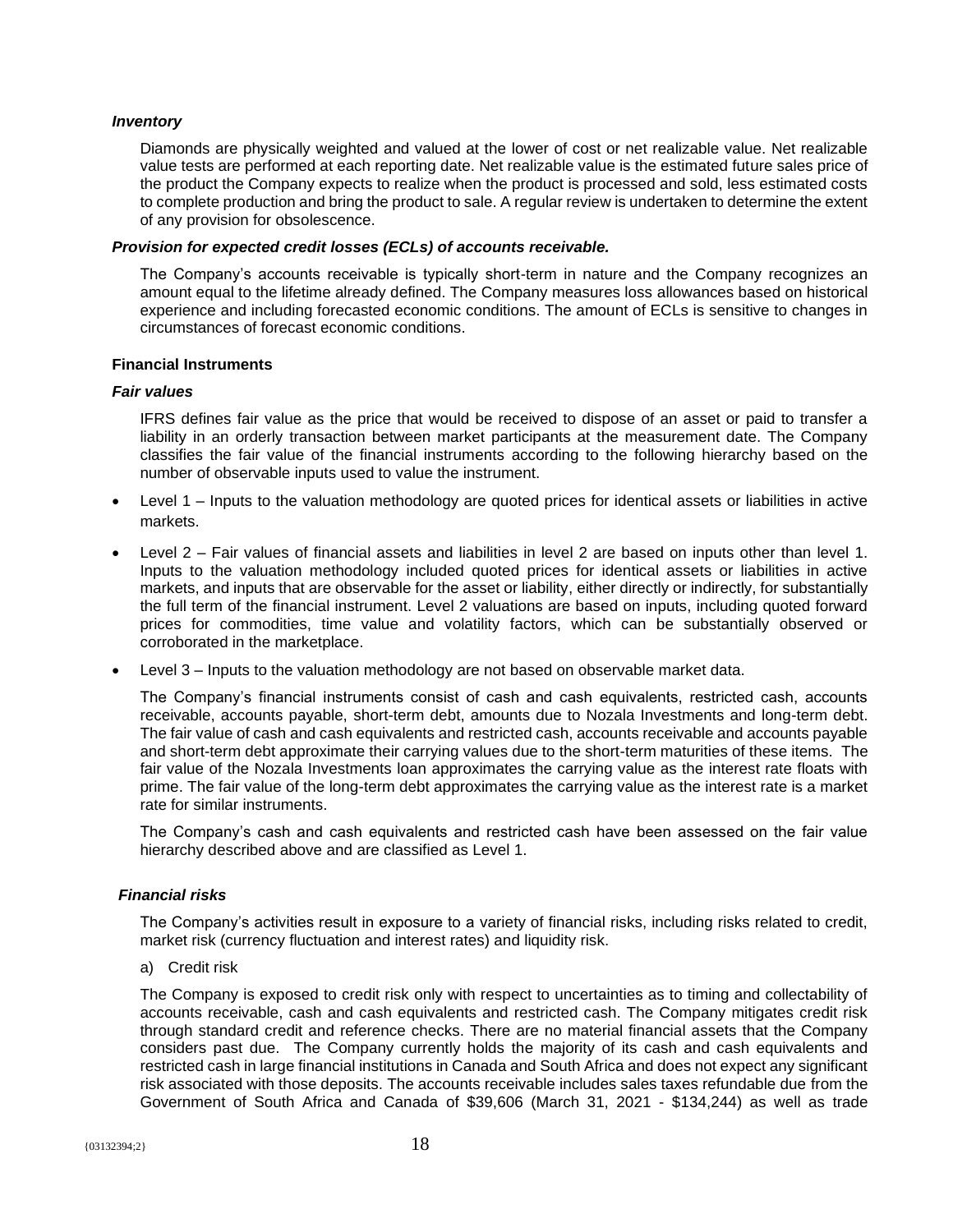receivables of \$72,617 (March 31, 2021 - \$51,989). The Company does not foresee any significant risk in the collection of these accounts receivable.

The trade accounts receivable aging amounts are as follows:

|              |               | March 31, |
|--------------|---------------|-----------|
|              | June 30, 2021 | 2021      |
| $0-30$ days  | \$72,617      | \$51,989  |
| 31-90 days   | -             | -         |
| $120 + days$ | -             | ۰         |
| <b>Total</b> | \$72,617      | \$51,989  |

The maximum exposure to credit risk for the Company as at the reporting date is the carrying value of cash and cash equivalents, restricted cash and trade receivables disclosed above.

#### b) Interest rate

The Company is not exposed to any material interest rate risk as the Company's long-term debt has a fixed rate of interest, except for the Nozala Investments loan and Caterpillar Financial (Note 4) which have a variable rate of interest of South African prime rate plus 3% and South African prime rate plus 2.5%. A 1% change in the South African prime rate would result in net loss increasing or decreasing by approximately \$15,000.

#### c) Foreign currency risk

The Company is exposed to financial risk arising from fluctuations in foreign exchange rates and the degree of volatility of these rates. The Company does not use derivative instruments to reduce its exposure to foreign currency risk.

The Company's subsidiaries in South Africa operate using principally the United States Dollar and the South African Rand and as such may be negatively affected by fluctuations in foreign exchange rates when translating from the currency of measurement of the Company's subsidiaries to the Company's reporting currency. The Company's monetary assets and liabilities denominated in South African Rand include:

|                                               | <b>June 30, 2021</b> | March 31, 2021 |
|-----------------------------------------------|----------------------|----------------|
| Cash and cash equivalents and restricted cash | \$946,654            | \$908,651      |
| Accounts receivable                           | 184.687              | 181,366        |
| Accounts payable                              | 582.413              | 369.780        |
| Long-term debt                                | 4.054.100            | 4,262,380      |

A 5% change in the South African Rand would result in total net loss increasing or decreasing by approximately \$7,000.

d) Liquidity risk

Liquidity risk is the risk that the Company will not be able to meet its financial obligations when they fall due. The Company manages this risk through management of its cash flow from operations and its capital structure. Based on senior Management's and the Board of Directors' review of ongoing operations, the Company may revise timing of capital expenditures, bank loans, including project specific loans, or issue equity or a combination thereof.

The Company's current financial liabilities of \$6,914,551 are payable within one year. The Company enters contractual obligations in the normal course of business operations. Management believes the Company's requirements for capital expenditures, working capital and ongoing commitments (including long-term debt) can be financed from existing cash, issuing equity, cash flow provided by operating activities, existing bank loans and by acquiring new project loans.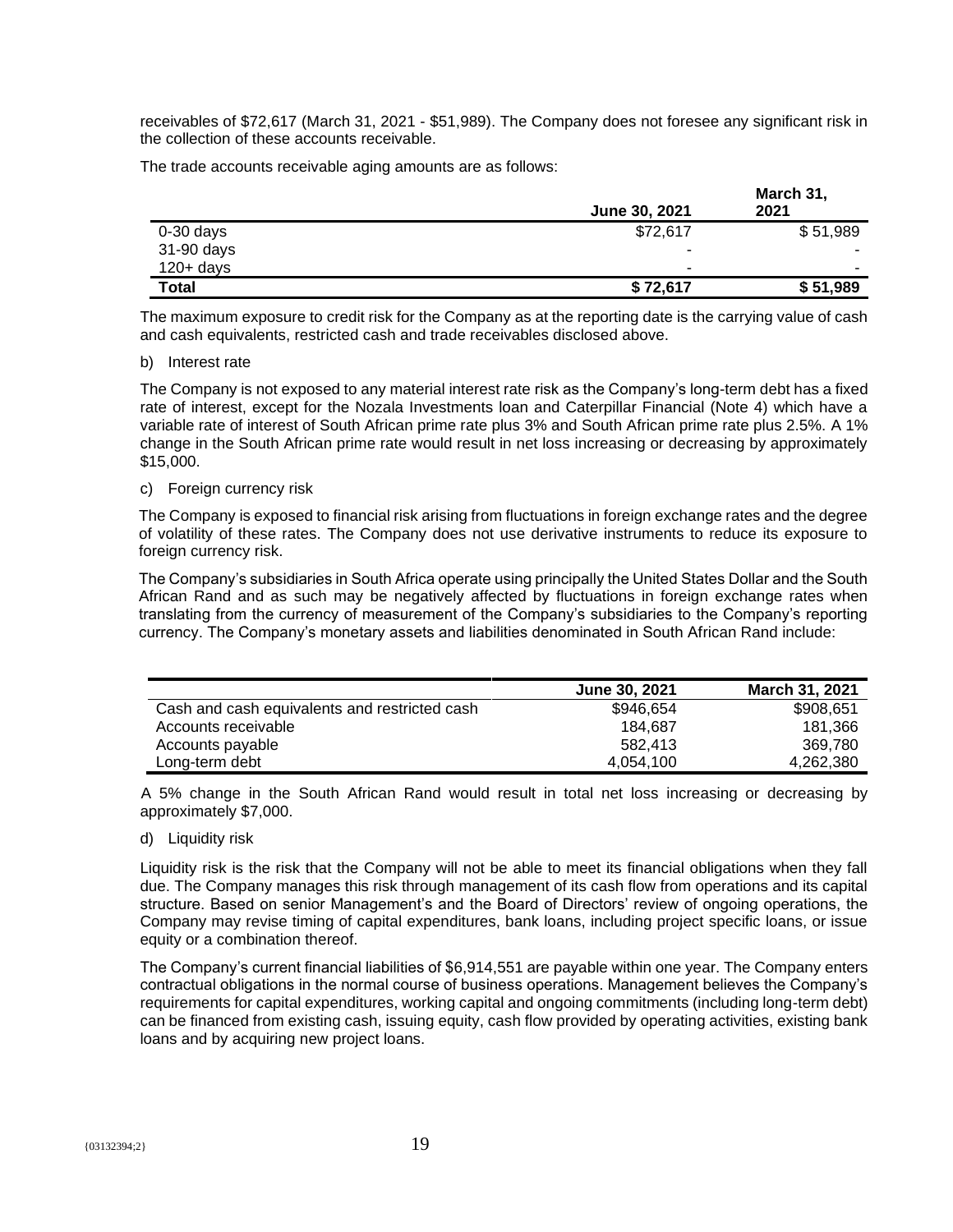|                           | <b>Current</b>           | 2023<br>Fiscal | <b>Fiscal 2024</b> | <b>Thereafter</b> |
|---------------------------|--------------------------|----------------|--------------------|-------------------|
| Accounts payable          | \$1,168,461              | $\blacksquare$ |                    | ۰.                |
| Long-term debt            | 5,709,968                | 3,656,133      | 251,033            |                   |
| Short term debt           | 36.122                   |                |                    |                   |
| Due to Nozala investments | $\overline{\phantom{0}}$ |                |                    | 2.004.913         |
|                           | \$6,914,551              | \$3,656,133    | \$251,033          | \$2,004,913       |

The table below summarizes the maturity profile of the Company's financial liabilities as at June 30, 2021 based on contractual undiscounted payments:

## e) Commodity price risk

Commodity price risk is the risk that the fair value or future cash flows will fluctuate because of changes in commodity prices. Commodity prices for diamonds are impacted by not only the relationship between the Canadian, United States Dollar and South African Rand, but also world economic events that dictate the levels of supply and demand. The Company is exposed to the risk of declining prices for diamonds resulting in a corresponding reduction in projected cash flow. Reduced cash flow may result in lower levels of capital being available for field activity, thus compromising the Company's capacity to grow production. The Company did not have any fixed price commodity price contracts in place as at or during the interim period ended June 30, 2021, and the year ended March 31, 2021. The Company's operational results and financial condition are largely dependent on the commodity price received for its diamond production. Diamond prices have fluctuated widely in recent years due to global and regional factors including supply and demand fundamentals, inventory levels, economic and geopolitical factors. A 5% change in the price of diamonds would result in total net loss increasing or decreasing by approximately \$73,000.

## **RISK FACTORS RELATING TO THE COMPANY'S BUSINESS**

The Company faces several risks and uncertainties that could cause actual results or events to differ materially from those contained in any forward-looking statement. Additional risks and uncertainties not presently known to the Company or that are currently deemed to be immaterial may also impair the Company's business operations. Factors that could cause or contribute to such differences include, but are not limited to, the following:

#### *Capital Requirements*

There is no assurance that the Company will continue to be able to access the capital markets for the required funding necessary to maintain exploration properties, nor to complete any future acquisitions, or any future exploration programs. The Company may require additional capital to finance expansion or growth at levels greater than its current business plan. Insufficient capital may require the Company to delay or scale back its proposed acquisition and/or development activities.

## *Revenues and Growth*

There are no assurances that suitable additional projects will be secured or that rough diamonds will be recovered incidentally, or at levels sufficient to sustain the Company's operations. The economics and feasibility of any potential project can be affected by many factors which may be beyond the capacity of the Company to anticipate or control. Material processing revenues and production in general are also reliant on both the quality and amount of diamond bearing material both available and being processed and the Company cannot predict with any certainty the recovery levels from a given area being worked, thus affecting revenues. This is also true of any prospective project the Company may acquire related to various other methods of diamond production.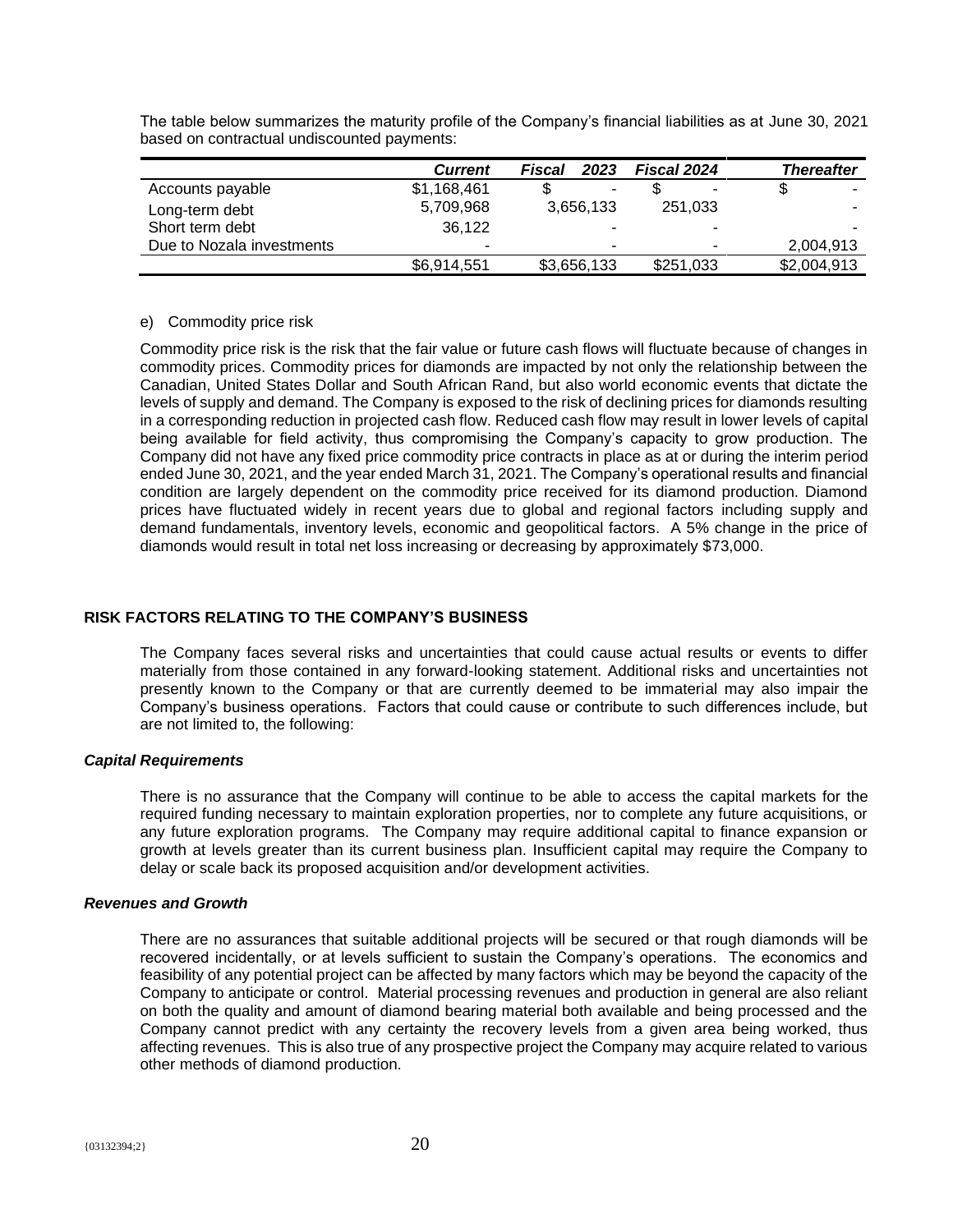#### *Nature of Mining*

The operation of any diamond mining project is subject to risks inherent in the mining industry, including variations in grade and other geological differences, unexpected problems associated with weather and required water, power, surface conditions, processing problems, mechanical equipment performance, accidents, labor disputes, risks relating to the physical security of the diamonds, force majeure risks and natural disasters. Such risks could result in personal injury or fatality, damage to or destruction of mining properties, processing facilities or equipment, environmental damage, delays or reductions in mining production, monetary losses, and possible legal liability.

#### *Nature of Joint Arrangement (Nozala)*

On March 5, 2008, the Company announced a formal joint venture partnership with well-established South African BEE group Nozala Investments (Pty) Ltd. This partnership is reflected in Diamcor's wholly-owned South African subsidiaries, DMI Minerals South Africa (Pty) Ltd. which was initially formed to secure diamond mining projects in South Africa. Under the terms of the joint venture in DMI Minerals, Diamcor retains a 70% direct ownership in the subsidiary with Nozala holding a 30% direct shareholder ownership interest. Operationally, expenses charged to the development of projects held by the entities, and the revenues generated, will be similarly proportional. These joint arrangements are subject to the risks normally associated with the conduct of joint ventures and similar joint arrangements. These risks include the inability to exert influence over strategic decisions, the joint venture partner's ability to provide its proportionate share of funding, the development and operation of the projects, and mineral claims.

#### *Diamond Prices and Demand for Diamonds*

The profitability of Diamcor will be dependent upon the recovery and sale of rough diamonds, which is dependent in significant part upon the worldwide demand for, and price of, diamonds. Diamond prices fluctuate and are affected by numerous factors beyond the control of the Company, including but not limited to worldwide economic trends, particularly in the US, Japan, China and India, worldwide levels of diamond discovery and production and the level of demand for, and discretionary spending on, luxury goods such as diamonds and jewelry. Low or negative growth in the worldwide economy or the occurrence of terrorist activities or other events creating disruptions in economic growth could result in decreased demand for luxury goods such as diamonds, thereby negatively affecting the price of diamonds. Similarly, a substantial increase in the worldwide level of diamond production could also negatively affect the price of diamonds. In each case, such developments could materially adversely affect the Company's results of operations.

## *Currency Risk*

Currency fluctuations may affect the Company's financial performance. Diamonds are sold throughout the world based principally on the US dollar price. The Company reports its financial results in Canadian dollars and a majority of its costs and expenses are incurred in either Canadian dollars or the South African Rand. The Company's South African subsidiaries operate using principally the US dollar and the South African Rand and, as such, may be negatively affected by fluctuations in foreign exchange rates when translating from the currency of measurement of the Company's subsidiary to the Company's reporting currency. The appreciation of the Canadian dollar against the US dollar, and the depreciation of such other currencies against the US or Canadian dollar, therefore, may increase expenses and the amount of the Company's liabilities relative to revenue.

## *Licenses and Permits / (Rights)*

There are inherent risks involved in operating in foreign countries, including stringent environmental and permitting / rights issues. The mineral rights at the Krone-Endora at Venetia project, pending acquisitions, and future exploration on certain properties requires licenses and permits from the South African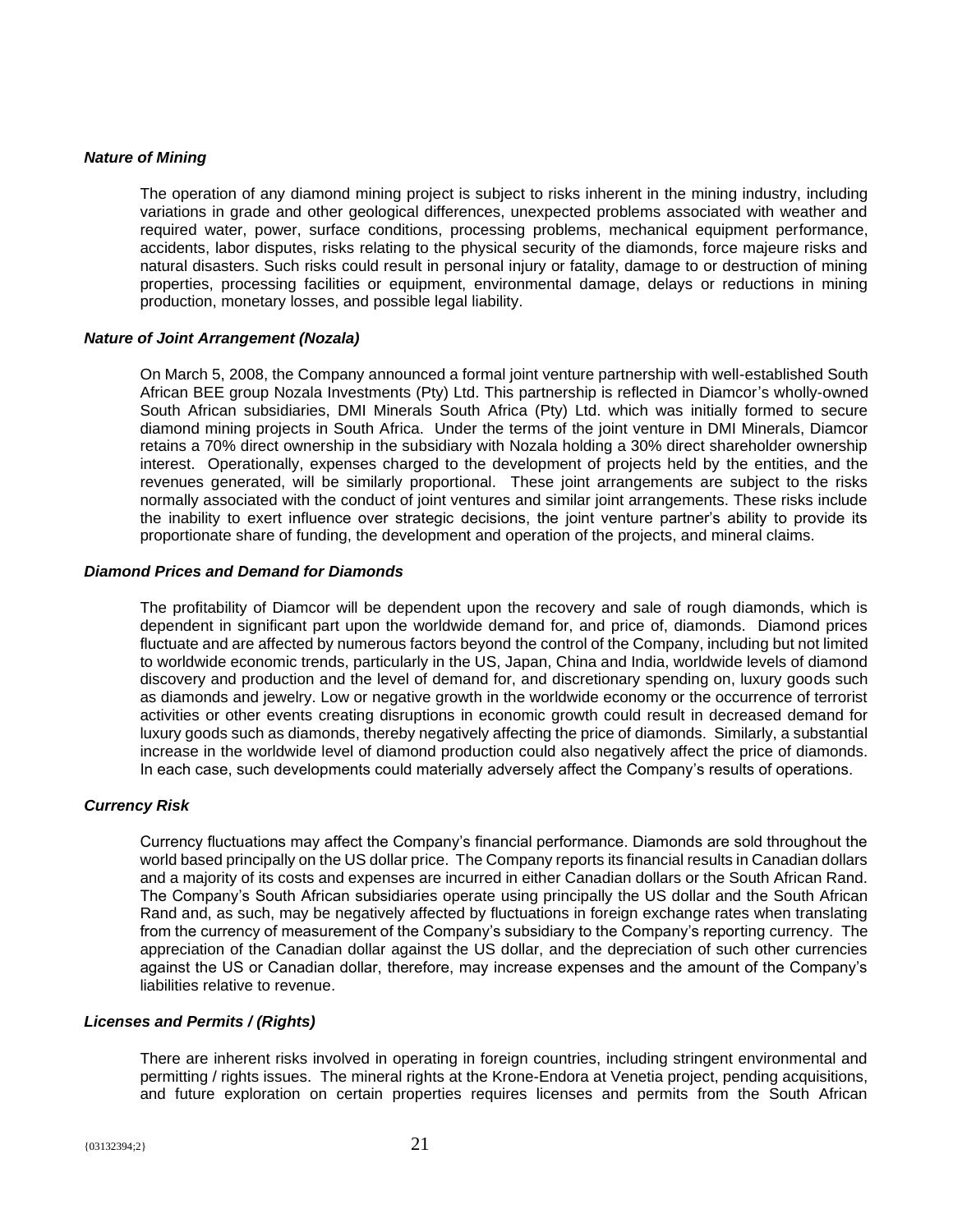government. There can be no guarantee that the Company will be able to renew these licenses or obtain or maintain all other necessary licenses and permits that may be required to maintain operations or to further explore and develop certain properties. Title to mining properties involves certain inherent risks due to the difficulties of determining the validity of certain claims as well as the potential for problems arising from the frequently ambiguous conveyance history characteristic of many mining properties.

#### *Regulatory and Environmental Risks*

The operation of mines and exploration activities are subject to various laws and regulations governing the protection of the environment, exploration, development, production, taxes, labor standards, occupational health, waste disposal, mine safety, manufacturing safety, power and water, and other matters. New laws and regulations, amendments to existing laws and regulations, or more stringent implementation or changes in enforcement policies under existing laws and regulations could have a material adverse impact on the Company by increasing costs and/or impairing the operations at the project. Mining and manufacturing are subject to potential risks and liabilities associated with pollution of the environment and the disposal of waste products occurring as a result of mining and manufacturing operations. To the extent that the Company is subject to uninsured environmental liabilities, the payment of such liabilities could have a material adverse effect on the Company.

#### *Reliance on Skilled Employees*

Exploration and operational activities for any Company projects are dependent upon the efforts of certain key and skilled employees. The loss of these employees or the inability of the Company to attract and retain additional skilled employees may adversely affect the level of operations and the Company's ability to operate efficiently. Currently, there is significant competition for skilled workers in these operations. The loss of the services of any of the Company's key executive officers or key employees could harm its business. None of the Company's key executive officers or key employees currently has a contract that guarantees their continued employment with the Company. There can be no assurance that any of these persons will remain employed by the Company or that these persons will not participate in businesses that compete with it in the future.

## *Regional Power Supply*

Potential power supply issues in South Africa have been highlighted by the media in the past years with regards to the inability of state-owned power supplier *Eskom* to deliver consistent electricity requirements to many of the larger mines in South Africa. While these issues are not presently expected to affect any of the current operational requirements of the Company, there can be no assurances that any new projects that the Company may acquire or operate will be able to secure the required electrical capacities needed to sustain uninterrupted supply and operations.

#### *Competition*

Within the minerals industry sector, including the diamond tailings re-treatment sector, diamond exploration sector, and various other related methods of diamond mining and production, Diamcor competes with other companies possessing greater financial and technical resources than it may have access to. Even with its current facility, and the promise of any other exploration or diamond producing project, or property, there can be no assurances that the Company will continue to be able to complete or execute its desired programs on its proposed schedules, nor within the cost estimates assumed. If the Company is unable to successfully compete in the diamond market, then its results of operations will be adversely affected.

#### *Securities May Be Volatile and Subject to Wide Fluctuations*

The market price of the Company's securities may be volatile and subject to wide fluctuations. If the Company's revenues do not grow, or grow more slowly than it requires, or if operating or capital expenditures exceed its expectations and cannot be adjusted accordingly, or if some other event adversely affects the Company, the market price of the Company's securities could decline. If securities analysts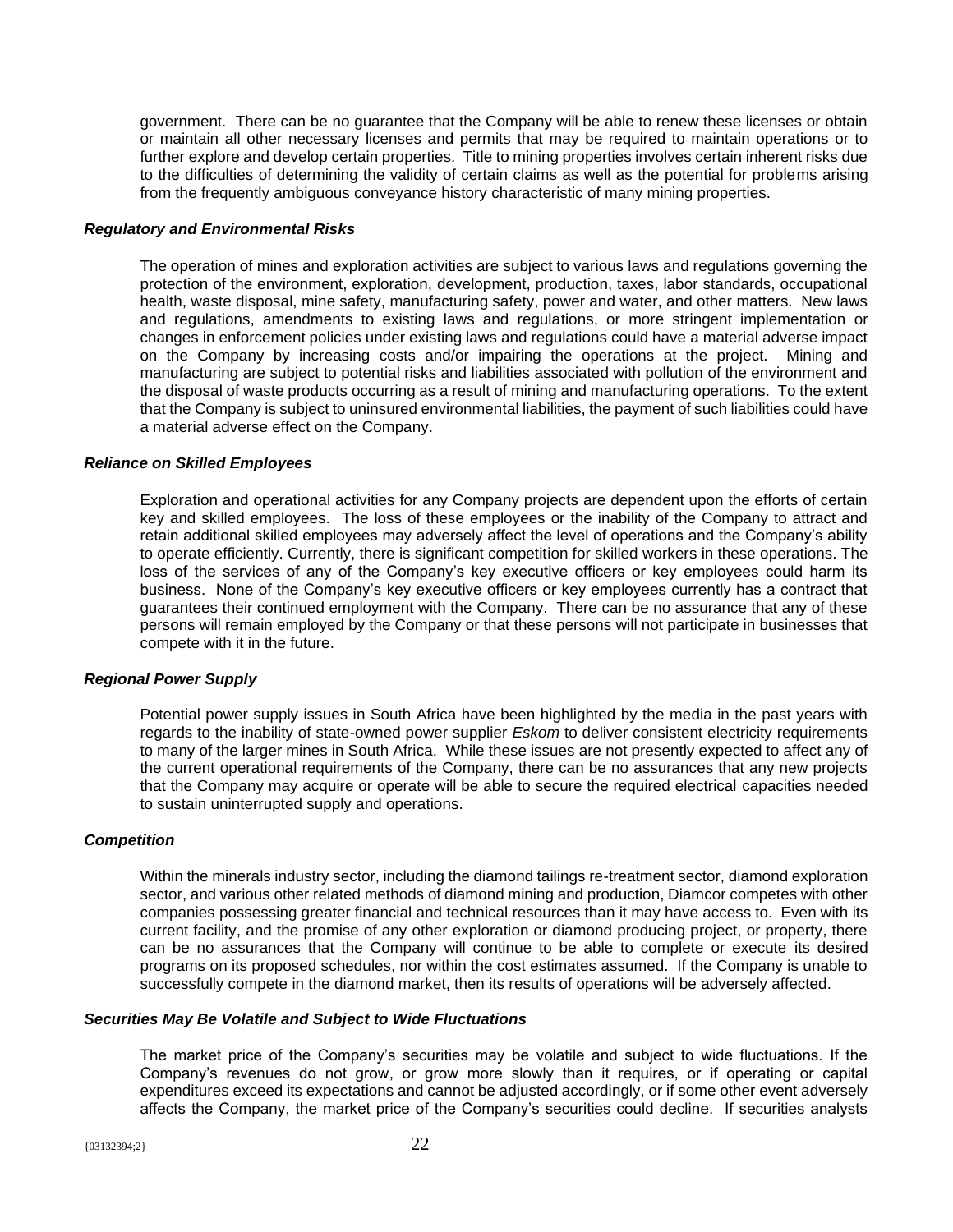alter their financial estimates of the Company's financial condition it could affect the price of the Company's securities. Some other factors that could affect the market price of the Company's securities include announcements of new explorations, technological innovations and competitive developments. In addition, if the market for stocks in the Company's industry or the stock market in general experiences a loss in investor confidence or otherwise fails, the market price of the Company's securities could fall for reasons unrelated to its business, results of operations and financial condition. The market price of the Company's stock also might decline in reaction to conditions, trends or events that affect other companies in the market even if these conditions, trends or events do not directly affect the Company. In the past, companies that have experienced volatility in the market price of their stock have been the subject of securities class action litigation. If the Company were to become the subject of securities class action litigation, it could result in substantial costs and a diversion of management's attention and resources.

#### *COVID-19 Global Pandemic*

On March 11, 2020, the World Health Organization declared the novel coronavirus ("COVID-19") a global pandemic. Between March and December 2020, most governments across the jurisdictions in which the Company and many of its customers operate declared a state of emergency in response to the COVID-19 pandemic and concern remains over how governments will react in response to a "second wave" until a vaccine can be made widely available. Due to the ongoing uncertainty resulting from the global pandemic, the Company's operations could continue to be impacted in a number of ways including, but not limited to, a suspension of operations, an inability to ship or sell rough and/or polished diamonds during this period. These possible impacts could result from government directives, the need to modify work practices to meet appropriate health and safety standards, a lack of demand for rough and/or polished diamonds, a lack of available liquidity to meet ongoing operational expenses and, due to or by other COVID-19 related impacts on the availability of labour or to the supply chain. As an emerging risk, the duration and full financial effect of the COVID-19 pandemic is unknown currently, as is the efficacy of government and central bank interventions in the jurisdictions in which the Company and its clients operate, the Company's business continuity plan and other mitigating measures. While the impact of COVID-19 is expected to be temporary, the current circumstances are dynamic and the impacts of COVID-19 on our business operations, including the duration and impact that it may have on our ability to ship and sell diamonds, on demand for rough and polished diamonds, on our suppliers, on our employees and on global financial markets, cannot be reasonably estimated at this time. Accordingly, estimates of the extent to which the COVID-19 pandemic may materially and adversely affect the Company's operations, financial results and condition in future periods are also subject to significant uncertainty. The most significant sources of estimation uncertainty include estimated resources, valuation of mineral properties, the provision for deferred taxes and the valuation of decommissioning and site restoration provisions. Management is required to exercise judgment to ensure that disclosures relating to liquidity and the Company's ability to continue as a going concern are appropriate. To this end, the Company manages liquidity risk by maintaining an adequate level of cash and cash equivalents to meet its short-term ongoing obligations and reviews its actual expenditures and forecast cash flows on a regular basis. Changes in demand for rough and/or polished diamonds and diamond prices, production levels and related costs, foreign exchange rates and other factors all impact the Company's liquidity position. Uncertainty about judgments, estimates and assumptions made by management during the preparation of the financial statements related to potential impacts of the COVID-19 pandemic on revenue, expenses, assets, liabilities, and note disclosures could result in a material adjustment to the carrying value of the asset or liability affected.

## **RELATED PARTY TRANSACTIONS**

During the interim period ended June 30, 2021, the Company paid or accrued to key management personnel and consultant's compensation totaling \$268,500, Directors fees of \$18,000 and incentives of \$Nil. As at June 30, 2021, the Company owed a total of \$340,870 (March 31, 2021 - \$82,781) to Directors of the Company and companies controlled by a Director, amounts which are included in accounts payable.

The transactions were in the normal course of operations and are measured at fair value at initial recognition.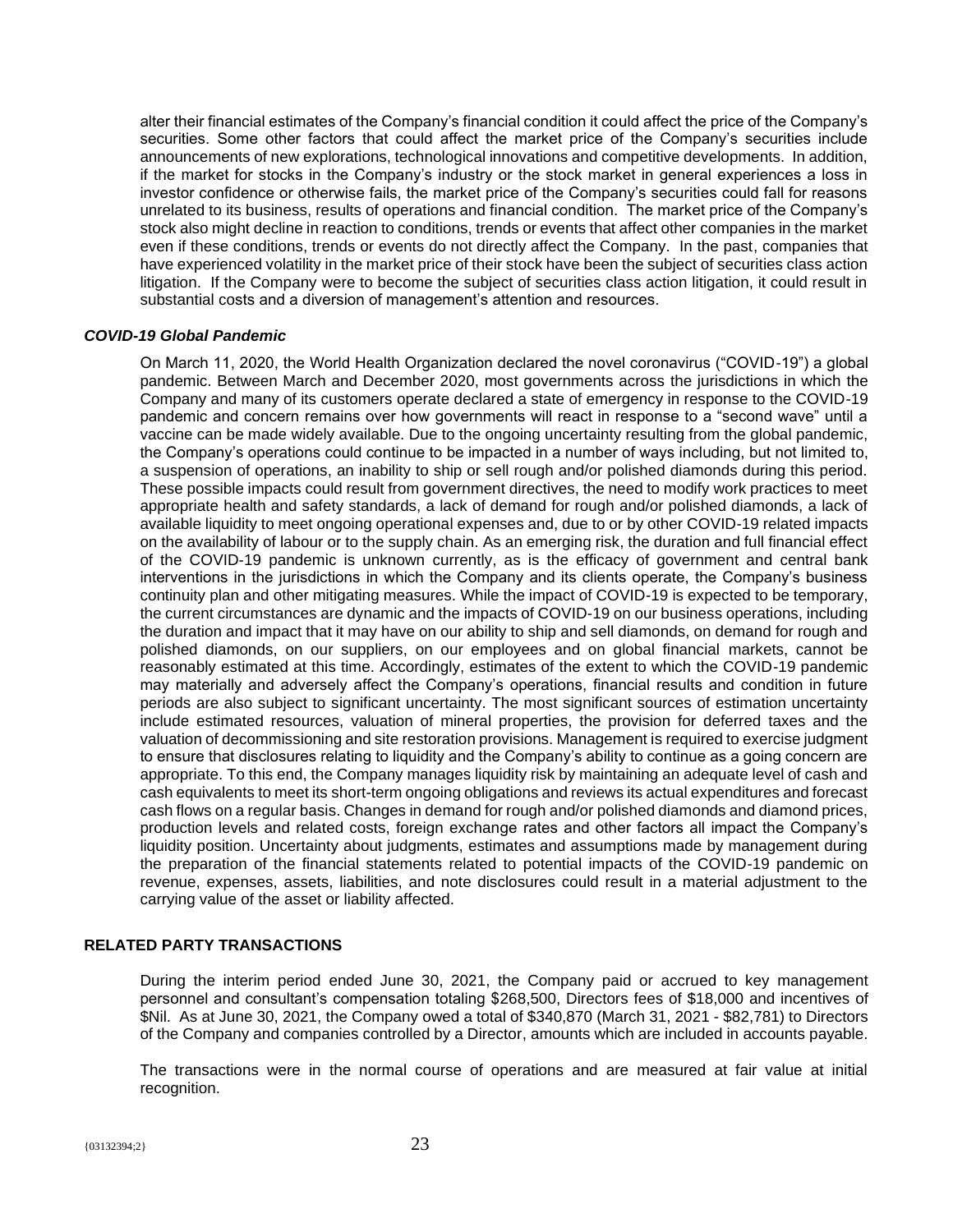#### **OUTSTANDING SHARE INFORMATION**

As at August 30, 2021

| Authorized number of shares:            | Unlimited  |
|-----------------------------------------|------------|
| Issued and outstanding:                 | 75.287.241 |
| Weighted average of shares outstanding: | 75,287,241 |

#### **NATIONAL INSTRUMENT 52-109 ON CERTIFICATION OF ANNUAL AND INTERIM FILINGS**

The Company files a 52-109FV2 certification of interim filing duly executed by the Company's current CEO and CFO as required by securities laws.

## **DISCLOSURE CONTROLS AND PROCEDURES**

The Company has disclosure controls and procedures in place to provide reasonable assurance that any information required to be disclosed by the Company under securities legislation is recorded, processed, summarized, and reported within the applicable time periods and to ensure that required information is gathered and communicated to the Company's management so that decisions can be made about timely disclosure of that information. The Company's Chief Executive Officer and Chief Financial Officer evaluated the Company's disclosure controls and procedures for the interim period ended June 30, 2021 and have concluded that the Company's disclosure controls and procedures to be adequate for the above purposes.

Including the Company's transition to IFRS, there have been no significant changes in the Company's disclosure controls, or in other factors that materially affected or are reasonably likely to affect, the Company's disclosure controls subsequent to the date the Company carried out its evaluation.

## **SUBSEQUENT EVENTS**

Subsequent to the interim period ended June 30, 2021, 2 investors in the convertible loan financing converted the principal of their Notes into 1,650,485 Common Shares of the Company as per the conversion terms of the Notes.

On July 2, 2021, an employee exercised 70,000 options at a price of \$0.11.

On August 10, 2021, a Director exercised 275,000 options at a price of \$0.11.

#### **OTHER**

The Company operates offices in both Canada and South Africa and is listed on the Canadian TSX Venture Exchange trading under the symbol "DMI", and on the OTCQB in the USA trading under the symbol "DMIFF". Public company information is available on SEDAR at [www.sedar.com](http://www.sedar.com/) or at the Company's website [www.diamcormining.com.](http://www.diamcormining.com/)